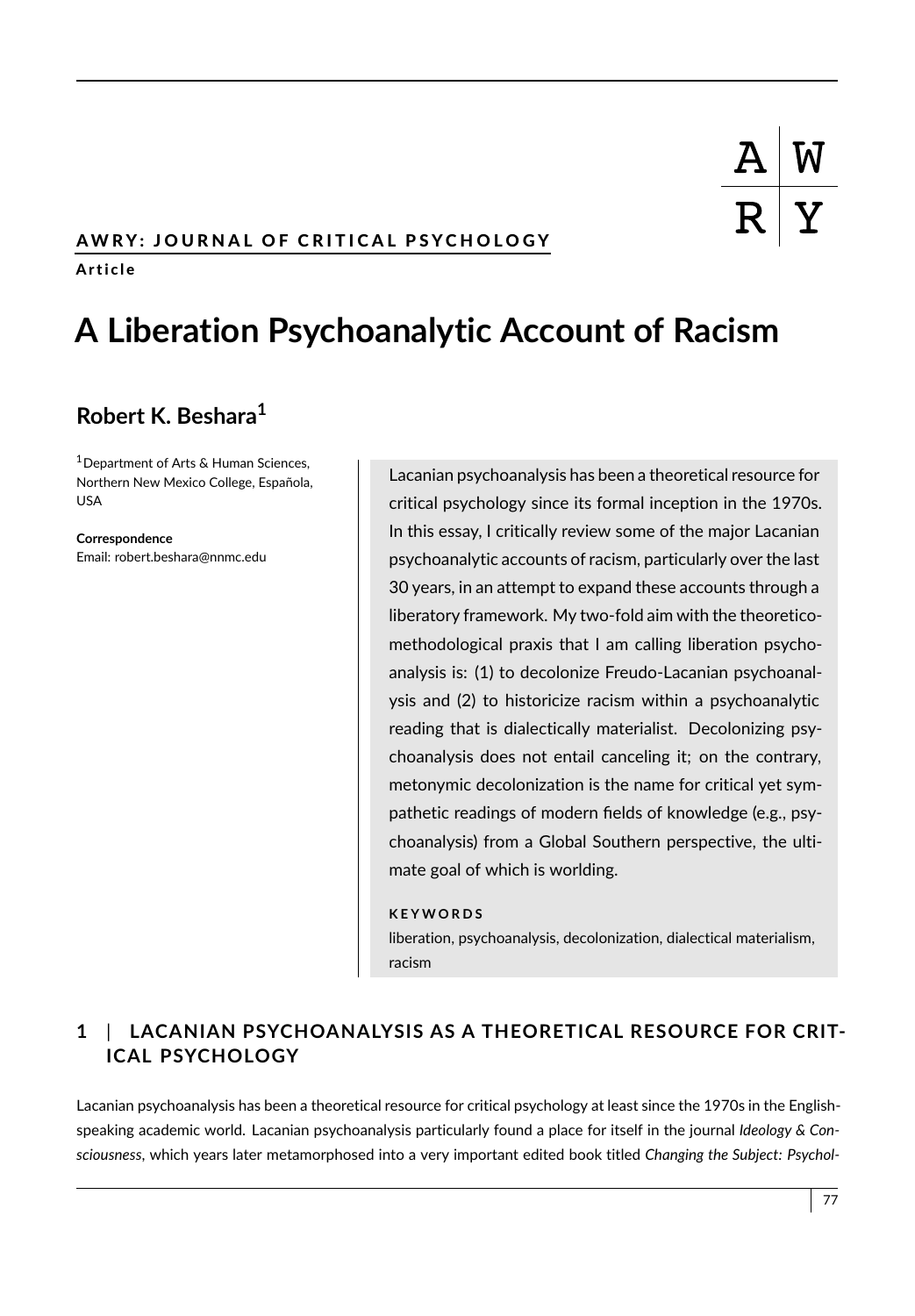*ogy, Social Regulation and Subjectivity* (Henriques, Hollway, Urwin, Venn, & Walkerdine, 1984[/1998\)](#page-15-0). Ian Parker [\(1999\)](#page-16-0) writes that *Changing the Subject* "was a powerful inspiration for those who wanted to rebuild something of the 1970s radical psychology movement in the 1980s" (p. 5). In a sense, Parker was largely referring to himself when he wrote "those", but his reference was more generally representative of the Discourse Unit, which he co-founded with Erica Burman in 1990. I say this because his record (Parker, [2001,](#page-16-1) [2003b,](#page-16-2) [2005,](#page-16-3) [2010a,](#page-16-4) [2010c,](#page-16-5) [2010b,](#page-16-6) [2014a,](#page-16-7) [2014b\)](#page-16-8) dwarfs similar contributions from his colleagues. Parker has indisputably been the most productive critical psychologist writing on Lacanian psychoanalysis, which will be my main focus in this section as a way of introducing this essay.

In addition to *Ideology & Consciousness*, it is also worth mentioning another journal of import, namely *PsychCritique: The International Journal of Critical Psychology*. Parker [\(1999\)](#page-16-0) writes that this journal "started from the premise that psychoanalysis was the basis for an adequate critique of psychology" (p. 4). The reasoning for this is clear in Henriques et al.'s (1984[/1998\)](#page-15-0) section on theorizing subjectivity, wherein they argue that Lacanian psychoanalysis essentially provides us with a psychosocial account of subjectivity beyond the "individual-society dualism" (p. 203) because of its emphasis on language since "the workings of language provide a key to unconscious mental processes" (p. 213). Nevertheless, the authors are quick to list "some problems with Lacan's account" (pp. 216-218). Similarly, Parker, who is a practicing Lacanian psychoanalyst, does not use Lacanian theory as a critical psychological panacea, which is why the Discourse Unit relies on four theoretical resources, wherein each one keeps the other three in check:

*Marxism attempts to place feminism only within a socialist feminist framework, finds in Foucault much abstract talk about power which ignores class privilege in capitalist society, and sees psychoanalysis as the reflection of and prison of individualised misery. Feminism in turn is concerned at the way Marxism conceals the oppression of women in its narrative of the history of classes, the way Foucauldians sabotage the idea of gender solidarity and consciousness, and the way psychoanalysis keeps smuggling in normative accounts of sexual desire. Foucauldians meanwhile are indignant at Marxism's continued adherence to totalising grand theory, at feminism's identification of power only with male designs, and at the psychoanalytic spiral of oppressive and self-blaming confession. Psychoanalysis then responds by characterising Marxism as the infantile search for ideal conflict-free worlds, feminism as pathological denial of sexual difference, and foucauldian work as a warrant for perversity. (Parker, [2003a,](#page-16-9) p. 9)*

I want to end this section with a significant innovation from Parker, which sits at the intersection between critical psychology and Lacanian psychoanalysis, namely: Lacanian Discourse Analysis (LDA). LDA is a radical qualitative research method in critical psychology, which applies Lacanian theory as a discursive analytic tool to any and all textual material. LDA owes a great deal of debt to Jacques Lacan's (1991[/2007\)](#page-16-10) Seminar XVII, *The Other Side of Psychoanalysis*, which primarily deals with his theory of four discourses (i.e., Master, University, Hysteric, and Analyst). There are undoubtedly important contributions—for an overview see Beshara [\(2019,](#page-15-1) pp. 1-31)—between the publication of that Seminar (Lacan, 1991[/2007\)](#page-16-10) and Parker's writings on LDA, such as Mark Bracher's (1993) *Lacan, Discourse, and Social Change: A Psychoanalytic Cultural Criticism*. In addition to the articles dealing with the method, which are about a dozen or so, there are only three books that fully explore LDA: *From the Conscious Interior to an Exterior Unconscious: Lacan, Discourse Analysis and Social Psychology* (Pavón-Cuéllar, [2010\)](#page-16-11); *Lacan, Discourse, Event: New Psychoanalytic Approaches to Textual Indeterminacy* (Parker & Pavón-Cuéllar, [2013\)](#page-16-12); and *Decolonial Psychoanalysis: Towards Critical Islamophobia Studies* (Beshara, [2019\)](#page-15-1).

In this section, I have established Lacanian psychoanalysis as a major theoretical resource for critical psychology, particularly as represented by the writings of Parker and his colleagues. In the next section, I will evaluate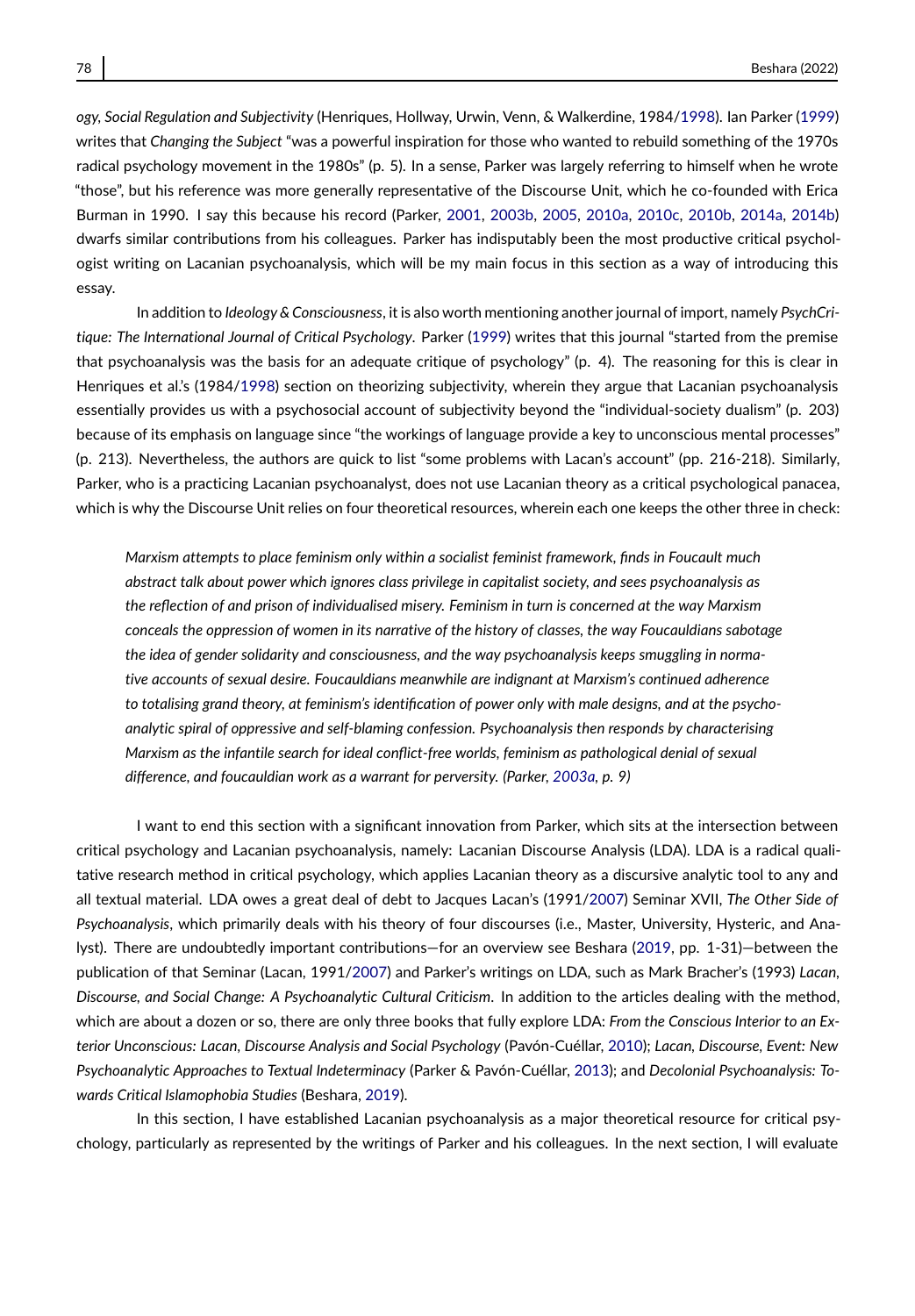some of the key Lacanian psychoanalytic accounts of racism (i.e., Lacan, Miller, Žižek, Seshadri-Crooks, and George) while bracketing some important interventions in the process (e.g., Khan, [2018;](#page-15-2) Lane, [2020;](#page-16-13) Mitchell, [2012\)](#page-16-14) due to the limitations of space. Unquestionably, racism is not only a research topic that is poorly studied in mainstream (Euro-American) psychology, which Wetherell [\(2012\)](#page-17-0) qualifies as "the prejudice problematic"; it is also, and more significantly, a psychosocial problem that necessitates an antiracist praxis from critical psychologists. In other words, we, as scholar-activists, must act upon our reflections if we are to eliminate racism from our societies.

### **2** | **LACANIAN PSYCHOANALYTIC ACCOUNTS OF RACISM**

In this section, I will be reviewing some of the major Lacanian psychoanalytic accounts of racism beginning with Lacan's brief remark on the topic. However, it is important to bear in mind the contentious place of 'race' and racism in psychoanalysis, so that the reader does not get the wrong idea that Freudo-Lacanian psychoanalysis is somehow inherently progressive as a critical psychological tool: "anthropological theories are to be found throughout Freud's work, giving rise to a covert racist subtext within the discourse of psychoanalysis" (Brickman, [2017,](#page-15-3) p. 3). The clearest example of this covert racist subtext is Freud's use of the psycho-anthropological concept of *primitivity*, which Brickman [\(2017\)](#page-15-3) argues "is not simply a disinterested term signifying the earliest and often repressed stage of individual psychic development" but also a signifier that "functioned for Freud both as a psychological category and an anthropological one" (p. 4). Brickman [\(2017\)](#page-15-3) adds:

*For the nineteenth-century anthropology from which Freud borrowed, the primitive referred to the earliest and most rudimentary stages of a universally conceived human evolution. In this anthropological sense, it referred to "savages" who were considered, by virtue of their differences from European cultural norms and their darker skins, to be less evolutionarily advanced than their European cousins. But for Freud primitivity also referred to the earliest psychosexual stages of development of the white, European child. The overlap of these two meanings meant that the concept of primitivity would move throughout Freud's work with metonymic force, allowing for the possibility of a continuous slippage between psychological and anthropological registers. Primitivity is thus the key to the racial economy of psychoanalysis, the watchword of a psychologizing discourse behind which is concealed an ideology of race. (p. 4, emphasis in original)*

To be clear, I follow Alana Lentin [\(2020\)](#page-16-15) in her formulation of "race as a technology for the management of human difference, the main goal of which is the production, reproduction, and maintenance of white supremacy on both a local and a planetary scale" (p. 31). Consequently, I understand racism as "a global hierarchy of human superiority and inferiority, politically, culturally and economically produced and reproduced for centuries by the institutions of the 'capitalist/patriarchal western-centric/Christian-centric modern/colonial world-system'" (Grosfoguel, Oso, & Christou, [2015,](#page-15-4) p. 636).

#### **2.1** | **Television**

The following excerpt is from a text titled *Television*, which was published in English for the first time in 1987 based on a 1973 program for French TV featuring Lacan lecturing and being interviewed:

*Interviewer: From another direction, what gives you the confidence to prophesy the rise of racism? And*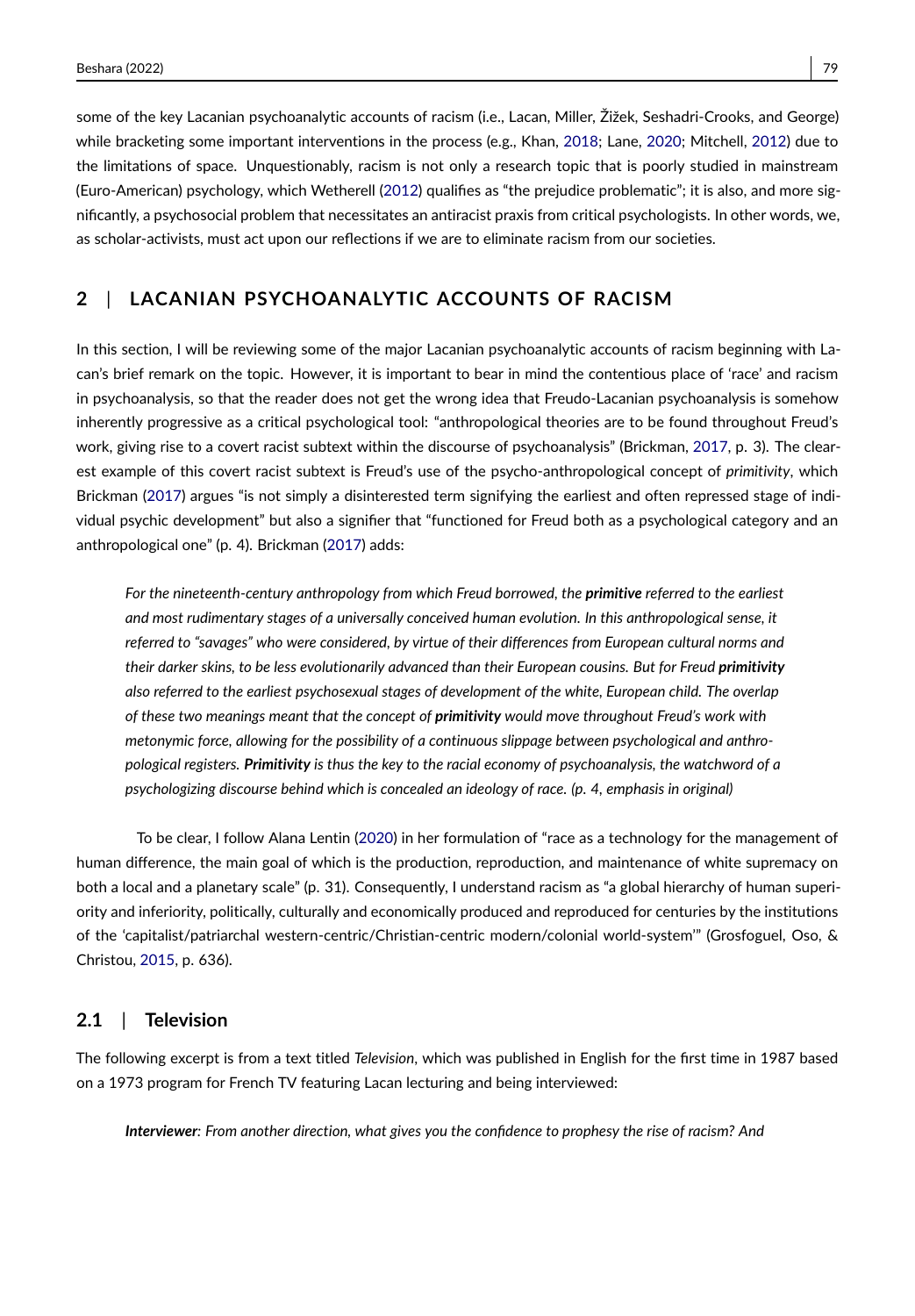*why the devil do you have to speak of it?*

*Lacan: Because it doesn't strike me as funny and yet, it's true. Without our jouissance going off the track, only the Other is able to mark its position, but only insofar as we are separated from this Other. Whence certain fantasies—unheard of before the melting pot. Leaving this Other to his own mode of jouissance, that would only be possible by not imposing our own on him, by not thinking of him as underdeveloped. Given, too, the precariousness of our own mode, which from now on takes its bearings from the ideal of an overcoming [plus-de-jouir], which is, in fact, no longer expressed in any other way, how can one hope that the empty forms of humanhysterianism [humanitairerie] disguising our extortions can continue to last? Even if God, thus newly strengthened, should end up existing, this bodes nothing better than a return of his baneful past. (Lacan, [1987,](#page-16-16) pp. 36-37, emphasis in original)*

Even though Lacan never fully addressed the topic of racism beyond this brief exchange in *Television* and another passing reference in one of his most obscure texts known as *L'étourdit* (1973[/2009\)](#page-16-17), there are a number of theoretical insights that are worth unpacking from the above-quoted statement. First, Lacan links racism with *jouissance*—that is, enjoyment beyond the pleasure principle, which is sometimes rendered paradoxically as painfulpleasure. This linkage is foundational for later theoretical elaborations from Jacques Alain Miller to Sheldon George.

For Lacan, racial difference (and consequently, racism) is premised on a difference in modes of *jouissance*, which is a non-essentialist account that goes even further than social constructionist theorizations of 'race'. In other words, the European racist subject looks down on the racialized non-European Other because of how they enjoy differently. However, the racist fantasy is inherently ambiguous, for it typically consists of two contradictory but superimposed fantasies: phobic and philic ones. For example, the racist dual-fantasy can manifest as overzealous admiration (e.g., "I love your hair, can I touch it?") mixed with subtle disgust (e.g., "how do you wash it?"). For this reason, in my research on Islamophobia, I radically ground antiracism in a third position beyond liberal-conservative modes of racist *jouissance*: learned ignorance (Beshara, [2019\)](#page-15-1). In this sense, learned ignorance provides antiracists with a way of traversing racist fantasies. When it came to the three passions of love, hatred, and ignorance, Lacan revered ignorance because of its link with knowledge (Soler, [2015,](#page-17-1) p.86), but he was also careful to distinguish between crass ignorance and learned ignorance (p. 87). The latter being, according to Colette Soler [\(2015\)](#page-17-1), "the ignorance of he [or she] who knows a great deal and who on the basis of his [or her] knowledge isolate what cannot be known (that is, isolate the hole in knowledge)" (p. 87). The most famous practitioner of learned ignorance was, of course, Socrates with his saying: "I know that I know nothing." In other words, the Socratic paradox is a proto-psychoanalytic epistemological position vis-à-vis the unconscious.

Second, Lacan frames racism not in terms of a civilizational clash, but in terms of a clash of fantasies. In fact, the most antiracist aspect here is Lacan's rejection of developmental logic—"not thinking of him as underdeveloped"—both as an economic discourse (i.e., the developed v. developing world) and a psychological discourse (e.g., Freud's stages of psycho-sexual development). Ultimately, as illustrated above, the rhetoric of psycho-economic development is rooted in a racist anthropo-logic regarding non-European *primitivity*.

Third, when Lacan is talking about "the ideal of an overcoming" which drives "the empty forms of humanhysterianism", he is specifically diagnosing liberal racism—that is, the conceited position of most neoliberal subjects in the Global North today: "I am not racist, but..."-vis-à-vis humanitarianism-as-false-generosity (Freire, [1970,](#page-15-5) p. 54), or what has been aptly characterized as "humanitarian imperialism" (Bricmont, [2005\)](#page-15-6) in the context of the endless war on terror. The overcoming, or more specifically *plus-de-jouir*, which Lacan refers to is an ambiguous neologism that signifies both a lack and an excess of enjoyment. The ideal of overcoming at the heart of liberal racism, or even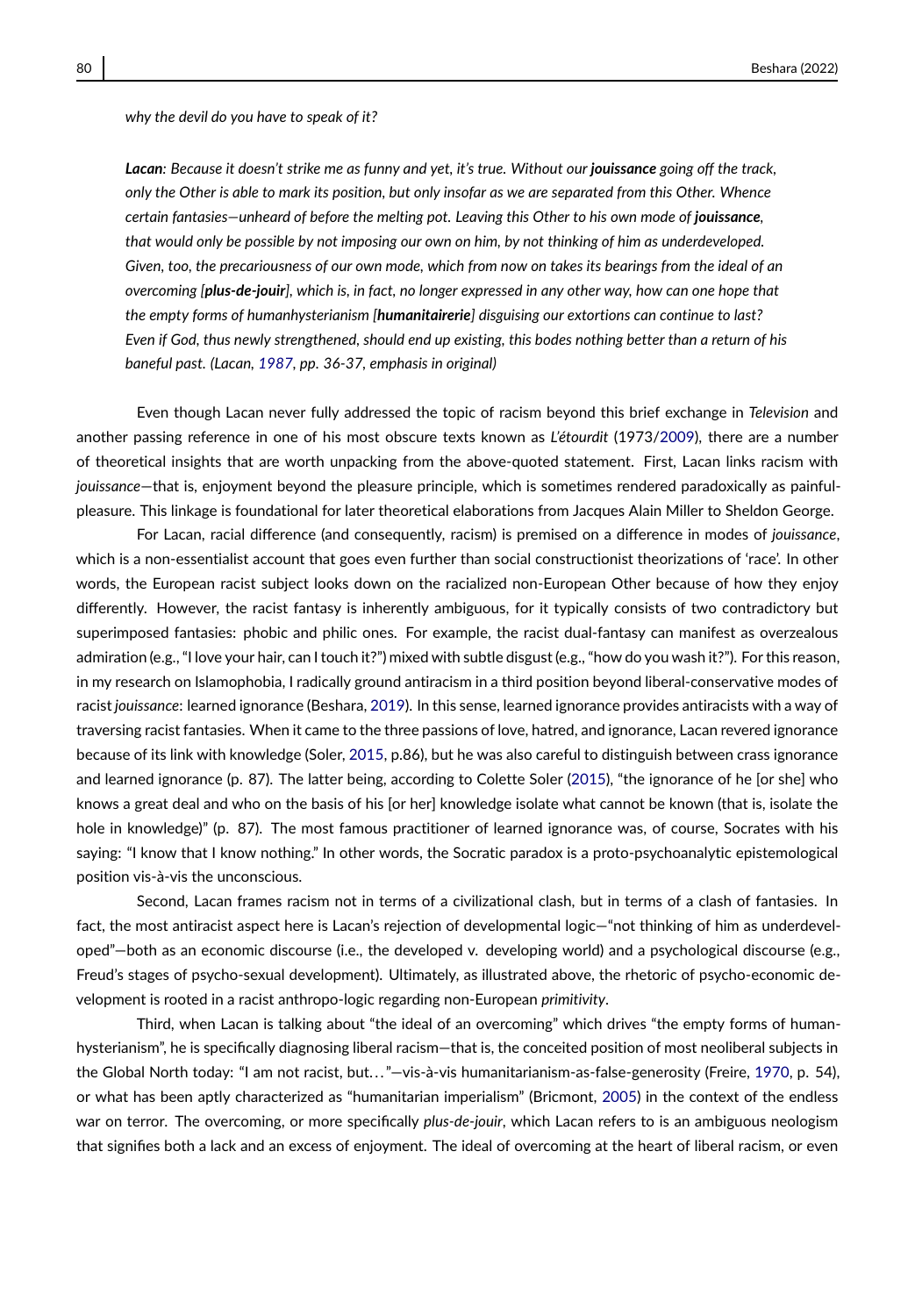antiracism, explains why these strategies will always fail, for they are premised solely on conscious (mis)recognition, or a politics of *méconnaissance*, when they should be engaged in a radical effort of delinking from the racist unconscious, that is, the racist discourses of the Euro-modern Other. While not writing from a psychoanalytic angle, Kwame Ture and Charles Hamilton [\(1967\)](#page-17-2) were aware of these two dimensions of racism (i.e., conscious-unconscious racism) when they distinguished between overt-covert and individual-institutional racism.

Finally, Lacan's prophecy about the rise of racism as a function of "the melting pot" ideology is salient because while one might imagine, for instance, one of the effects of globalization and mass immigration since the end of World War II being a reduction in the subject's fantasies about others; the lack of separation (i.e., the so-called melting pot, which is a monocultural metaphor) has the exact opposite effect: a clash of fantasies, which manifests in terms of nationalism, racism, fundamentalism, etc. The melting pot metaphor is an ideological source of anxiety especially because of this lack of separation, which is a lack of lack. The object-cause of anxiety, in this case, is the racist's fantasmatic *objet* a (e.g., the racialized Other's uncanny facial hair, clothes, language, etc.). For this reason, alternative metaphors have been proposed to capture cultural pluralism, such as kaleidoscope; nevertheless, it is helpful to remember the paternal function of all metaphors: condensation, which involves substituting the desire of the mother with the Name-of-the-Father. In other words, the singular question of the subject's unconscious desire remains pertinent despite the phallic significations of any culture. That is to say, the Real impossibility of cultural difference should not be ideologically sutured through recourse to Imaginary fantasy, but rather dealt with Symbolically as lack (i.e., the hole in knowledge).

Lacan argues against subjects from a hegemonic culture imposing their own *jouissance* (e.g., freedom and democracy as empty signifiers) onto subaltern others. To reiterate, the key is separation, for without it there is no difference. Here Lacan is clearly arguing for cultural pluralism, or a pluralism of modes of *jouissance*, which can neither be fantasmatically nor discursively sutured. Subsequently, cultural pluralism is another name for the traumatic Real beyond the ideological reality of the Symbolic-Imaginary order. The only way we can live with this traumatic Real is, I argue, through the strategy of learned ignorance. The *learned* aspect speaks to our conscious but radical antiracist effort of delinking from the racist unconscious. And the ignorance aspect points to our unconscious acceptance of Real (racial-cultural-colonial) difference, that is, the incomprehensible modes of *jouissance* of others.

#### **2.2** | **Extimité**

Miller, Lacan's son-in-law and the editor of his Seminars among other things, developed Lacan's earlier account by emphasizing his psychosocial concept of extimacy (*extimité*), which signifies that the exterior (unconscious) is present in the (conscious) interior:

*In racism, for example, it is precisely a question of the relation to an Other as such, conceived in its difference. And it does not seem to me that any of the generous and universal discourses on the theme of "we are all fellow-beings" have had any effectiveness concerning this question. Why? Because racism calls into play a hatred which goes precisely toward what grounds the Other's alterity, in other words its jouissance. If no decision, no will, no amount of reasoning is sufficient to wipe out racism, it is indeed because it is founded on the point of extimacy of the Other. It is not simply a matter of an imaginary aggressivity which, itself, is directed at fellow-beings. Racism is founded on what one imagines about the Other's jouissance; it is hatred of the particular way, of the Other's own way of experiencing jouissance. We may well think that racism exists because our Islamic [sic] neighbour is too noisy when he has parties; nevertheless, it is a fact that what is really at stake is that he takes his jouissance in a way different from ours. Thus, the Other's*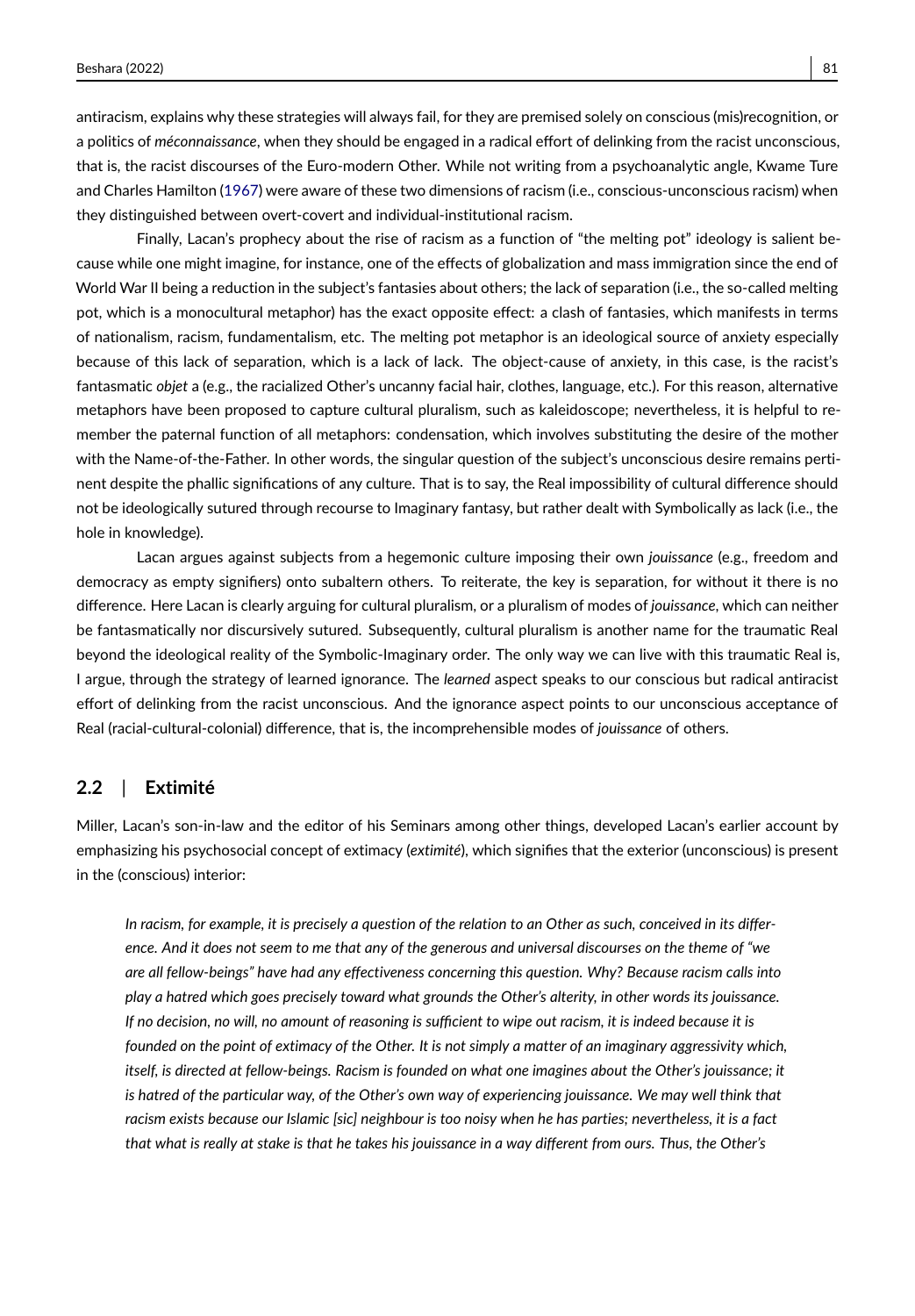*proximity exacerbates racism: as soon as there is closeness, there is a confrontation of incompatible modes of jouissance. For it is simple to love one's neighbour when he is distant, but it is a different matter in proximity. Racist stories are always about the way in which the Other obtains a "plus-de-jouir": either he does not work or he does not work enough, or he is useless or a little too useful, but whatever the case may be, he is always endowed with a part of jouissance that he does not deserve. Thus, true intolerance is the intolerance of the Other's jouissance. Of course, we canot [sic] deny that races do exist, but they exist in so far as they are, in Lacan's words, races of discourse, i.e., traditions of subjective positions. (Miller, [1988,](#page-16-18) pp. 125-26, emphasis in original)*

It is not a coincidence that Miller, a French citizen, cites "our Islamic neighbour" in the context of his discussion of racism—it is also worth noting his error in using the adjective 'Islamic' to refer to Muslims. France happens to be one of the most Islamophobic countries in the Global North (Wolfreys, [2017\)](#page-17-3), which attempts to impose its specific (read: ideological) mode of *jouissance* (i.e., secularism or *laïcité*) onto its Muslim subjects in particular, many of whom are the descendants of colonized subjects of French imperialism due to France's occupation of Algeria from 1820 to 1962. Decolonization was successful due in large part to the sustained anti-colonial efforts between 1954 and 1962 of the *Front de Libération Nationale* (FLN), which included revolutionary psychiatrist Frantz Fanon among its ranks.

Wolfreys [\(2017\)](#page-17-3) characterizes French Islamophobia as "respectable racism", which is another way of describing new or cultural racism as opposed to the old religious and scientific racisms. Wolfreys [\(2017\)](#page-17-3) writes with a psychoanalytic sensibility:

*The new racism is genteel and respectable, providing users with a sophisticated upgrade on the old while operating in a similar way. Metonymy, for example, the use of objects [e.g., the áijab] to symbolise or em- ¯ body race without having to spell out their meaning, is simply applied to a different set of things. (p. 41)*

States legitimize Islamophobia, or render this form of racism respectable, particularly through the war on terror discourse, which is sustained ideologically by fantasies about Islam being a primitive religion or culture that is incompatible with, and therefore will endlessly clash with, Euro-modern civilization and its values. One does not need to deny the present reality of Islamic terrorism in order to clearly see the historical effects of the *longue durée* of Euro-colonial violence, or State terrorism, from the colonization of the Americas beginning in 1492 to the scramble for Africa in the 19th century—not mentioning the rise of fascism in the 20th century, two world wars, and the so-called Cold War. While the 1.8 billion diverse groups of Muslims in the world are not a 'race', they are certainly racialized metonymically (or with metonymic force), particularly in the Global North, in the context of the war on terror discourse, which dates back to Ronald Reagan's first presidential term in the early 1980s. So the (counter)terrorism discourse is fairly recent, but Islamophobia/Islamophilia as a fantasy predates the discourse by close to five centuries (Beshara, [2019\)](#page-15-1).

In sum, the extimacy of the Islamic, or non-European, Other—its own way of experiencing *jouissance*—is that which the European racist subject hates. Miller [\(1988\)](#page-16-18) writes, "the Other's proximity exacerbates racism" (p. 125), which we can read historically in terms of the Judeo-Islamic Other's proximity in Al-Andalus for close to 800 years—a fact that is repressed in the European unconscious. 1492 indexes both the collapse of Al-Andalus—as a polycultural Caliphate—and the beginning of the colonization of the Americas. Anti-Semitic and Islamophobic fantasies are old, for they date back to the 11th century or since the Crusades, and they are foundational for later racist fantasies because they were projected onto, for example, the Indigenous peoples of the Americas (Beshara, [2019,](#page-15-1) pp. 32-64).

Islamophobia is a reaction formation to the presence of Muslims in the Global North who are positioned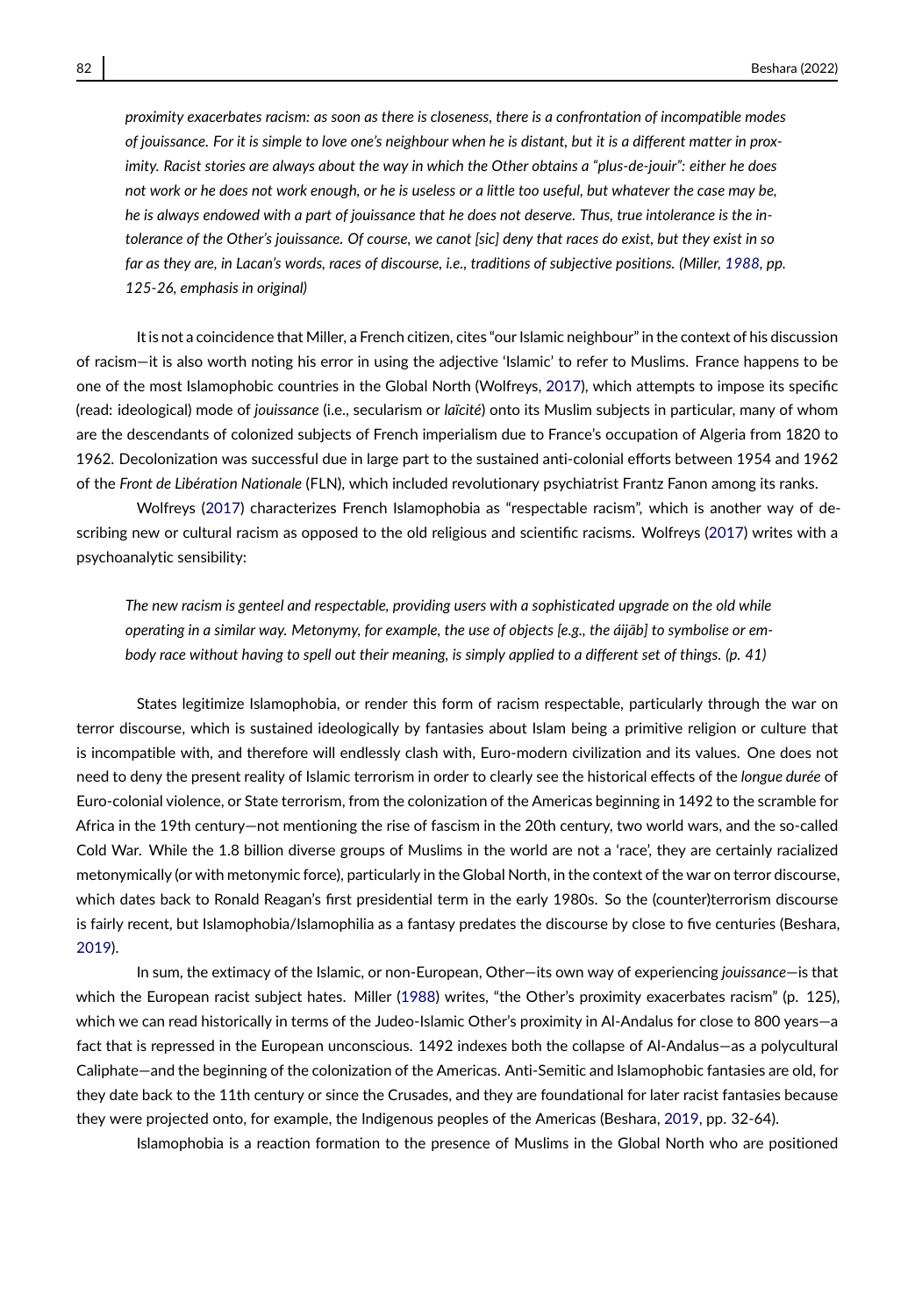as outsiders (or immigrants) when they really signify the return of the repressed. For example, in the case of the United States, Muslims have been present on Turtle Island since at least the 16th century, with a case in point being the presence of Mustafa Azemmouri (1500 – 1539)—an enslaved Moroccan explorer—in what is now known as the state of New Mexico. But, more significantly, the transatlantic slave trade (16th – 19th c.) brought to the Americas a large number of enslaved African Muslims: "between 2.25 and 3 million Muslims" according to Diouf's [\(1998,](#page-15-7) p. 48) estimate.

The Judeo-Islamic Other has been the exterior unconscious of the European subject (i.e., present in its conscious interior) since at least the 8th century. This extimacy, this proximity, is what makes Judeo-Islam and Jews/Muslims—as representatives for non-Europeans in general in the European unconscious—so disturbing to Euro-Christian racist subjects. At the heart of this violent dualism (i.e., us v. them) and oppressive hierarchy (i.e., civilized v. primitive) is an attachment to a discourse or tradition of subjective positions—that is, an essentialist myth about racial origin (e.g., Europe is Christian, Greece is the cradle of Western civilization, etc.), hence, the ongoing clash of fantasies. A cosmopolitan sensibility towards world history, and particularly one grounded in learned ignorance, provides us with the possibility of traversing racist fantasies. This example demonstrates the logic of learned ignorance vis-à-vis Real Others: "Because I do not (and may never) understand the Other's mode of enjoyment, I accept that my specific mode of enjoyment is neither better nor worse." However, the real challenge is undoing racism at the cultural (or ideological) level, that is, exploding racist discourses and fantasies embedded deeply within the Symbolic-Imaginary order. Furthermore, one of the consequences of traversing racist fantasies may be moral relativism because learned ignorance is an epistemological position and not an ethical stance. Suffice to say that this essay is driven by an ecocentric ethic that I will say more about later.

#### **2.3** | **The Sublime Object of Ideology**

Slavoj Žižek's [\(1989\)](#page-17-4) first book in English, *The Sublime Object of Ideology*, was a very influential intervention in contemporary continental philosophy, which introduced the English-speaking world to the Ljubljana school of psychoanalysis known for its unique synthesis of the ideas of Hegel, Marx, and Lacan. Žižek [\(1989\)](#page-17-4) analyzes anti-Semitism, which for him is "the purest. . . form of racism" (p. 128), through the Lacanian concept of '*Che vuoi?*' (What do you want?). Žižek [\(1989\)](#page-17-4) writes:

*in the anti-Semitic perspective, the Jew is precisely a person about whom it is never clear 'what he really wants' – that is, his actions are always suspected of being guided by some hidden motives. . . The case of anti-Semitism also illustrates perfectly why Lacan put, at the end of the curve designating the question 'Che vuoi?' the formula of fantasy (\$ a): fantasy is an answer to this 'Che vuoi?'; it is an attempt to fill out the gap of the question with an answer. . . The crucial point that must be made here on a theoretical level is that fantasy functions as a construction, as an imaginary scenario filling out the void, the opening of the desire of the Other: by giving us a definite answer to the question 'What does the Other want?', it enables us to evade the unbearable deadlock in which the Other wants something from us, but we are at the same time incapable of translating this desire of the Other into a positive interpellation, into a mandate with which to identify. (p. 128, emphasis in original)*

In other words, for Žižek, racism is a function of the European racist subject not knowing what the non-European Other wants, whose obscure desire, and therefore enjoyment, is a cause of anxiety. Once more, the radical antiracist lesson here is that one must be able to sit with this anxiety: "the unbearable deadlock" of not knowing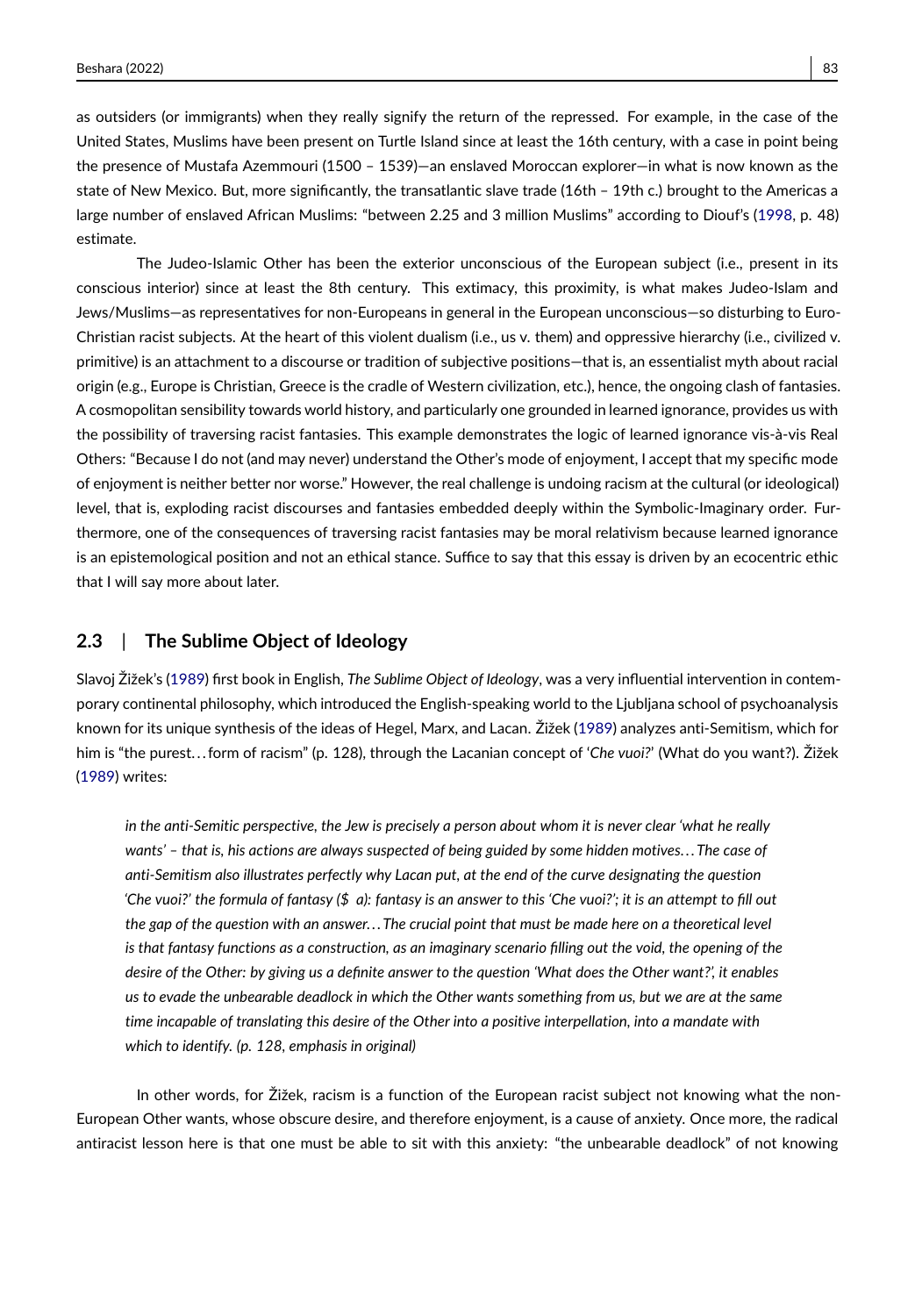the Other's desire. Racist fantasies are comforting to the anxious racist subject, for they suture the void of desire with "an imaginary scenario...a definite answer". Learned ignorance, on the other hand, is uncomfortable and even "unbearable" since it entails living with open questions. Learned ignorance is how we can translate the desire of the Other "into a positive interpellation, into a mandate with which to identify".

Žižek's analysis of anti-Semitism in this book and in other works, such as *The Plague of Fantasies* (Žižek, [1997\)](#page-17-5), represents the first sophisticated Lacanian psychoanalytic account of racism. Elsewhere in *The Sublime Object of Ideology*, Žižek [\(1989\)](#page-17-4) formalizes Lacan's and Miller's crude theorizations of racism through his conception of "the *subject presumed to enjoy*" (p. 212, emphasis in original). The racist subject, for Žižek [\(1989\)](#page-17-4), is an obsessional neurotic who fantasizes about saving "the Other from his [sic] *jouissance*, even at the price of destroying him or her" (p. 212, emphasis in original), which again explains the humanitarian imperialist impulse. The non-European Other, for the racist subject, "is always presumed to have access to some specific enjoyment, and that is what really bothers us" (p. 212). In *Decolonial Psychoanalysis* (Beshara, [2019\)](#page-15-1), I draw a clear link between anti-Semitism and Islamophobia, particularly through the ideological figure of the *Muselmann*, which is the signifier that Nazis used for Jews in concentration camps who would collapse on their knees from starvation and exhaustion. The Nazis used this signifier because they fantasmatically associated Jews in those horrific conditions with *sujūd* (prostration) in Muslim prayer (salah). While I draw on Žižek's excellent analysis in my work, I also lament him for his under-theorization of Islamophobia given its affiliation with anti-Semitism since the Reconquista.

#### **2.4** | **Desiring Whiteness**

Kalpana Seshadri-Crooks's [\(2002\)](#page-17-6) *Desiring Whiteness: A Lacanian Analysis of Race* is the first book-length treatment of race and racism from a Lacanian perspective, and it is an erudite study that builds upon the previous works I reviewed thus far through an engagement with what she calls "the system of 'desiring Whiteness'" (p. 9). For Seshadri-Crooks [\(2002\)](#page-17-6), the foundational problem is race itself rather than racism per se, particularly because of how the discourses of race along with fantasmatic racializations sustain the ideology of whiteness, which informs how we desire and enjoy. She writes, "racial anxiety, the unconscious anxiety that is entailed by the sight of racial difference, has its cause not in ideology, but in the structure of race itself, and in the functioning of its master signifier, 'Whiteness'" (Seshadri-Crooks, [2002,](#page-17-6) p. 32). Whiteness, for Seshadri-Crooks [\(2002\)](#page-17-6), is "the inaugural signifier of race" that "implicates us all equally in a logic of difference" (p. 3). She adds:

*By Whiteness, I refer to a master signifier (without a signified) that establishes a structure of relations, a signifying chain that through a process of inclusions and exclusions constitutes a pattern for organizing human difference. This chain provides subjects with certain symbolic positions such as "black," "white," "Asian," etc., in relation to the master signifier. "Race," in other words, is a system of categorization that once it has been organized shapes human difference in certain seemingly predetermined ways. We will therefore have to see how this symbolic structuration is related to visibility. (Seshadri-Crooks, [2002,](#page-17-6) pp. 3-4)*

In the hollow structure of race (even as a social constructionist discourse), racializations—or perceiving others through the lens of race—function as the fantasmatic quilting points (*points de capiton*), which suture the ideology of whiteness and, hence, give it its Symbolic-Imaginary coherence. In other words, racialization (and racial visibility) is always from the perspective of ideological invisibility (or whiteness), which leads Seshadri-Crooks [\(2002\)](#page-17-6) to distinguish between the invisible white subject of the Imaginary and the hypervisible racialized subject of the Gaze: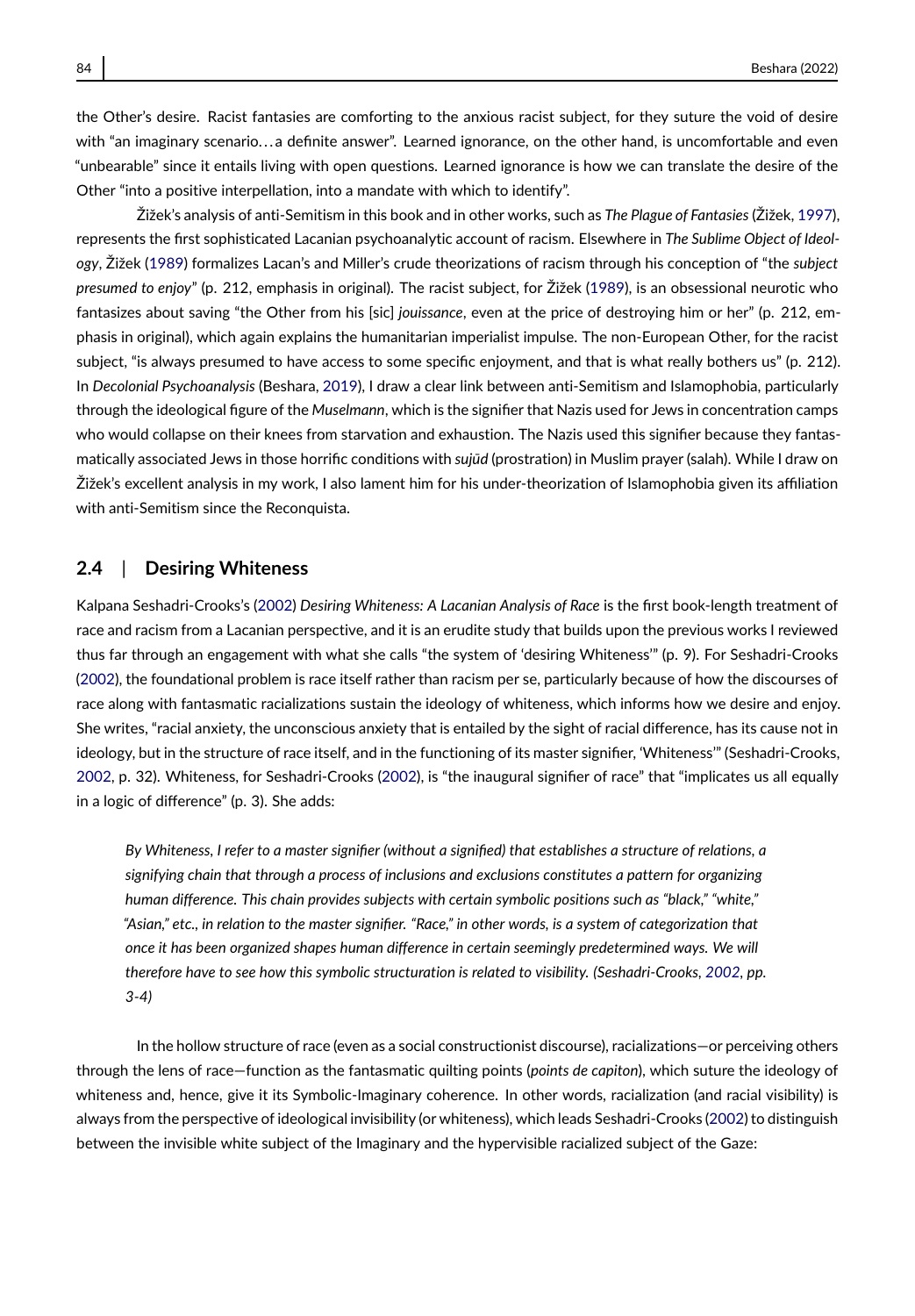*The difference between the visible body as an ego function, and the visible body as a function of Whiteness or racialization, can be understood as the difference between seeing and being seen. The subject of the imaginary is constituted as seeing by the signifier, whereas the subject of race is constituted as seen, the subject of the gaze, through a certain logic of the signifier. (p. 38, emphasis in original)*

Seshadri-Crooks [\(2002\)](#page-17-6) concludes her analysis with a radical antiracist thesis that traversing the fantasy of ideological whiteness can be accomplished through "symbolic passing", which she defines as:

*one's relation to the signifier that is redefined. One neither submits nor resists its marking; rather, one assumes it and thereby makes it one's own. The (anxious) object of racial visibility has been traversed. It is "subjectified" to the point that it can no longer sustain the subject in the circuit of desiring Whiteness. One passes for what one is—a being in the world. The Other is simply snowed. (p. 131, emphasis in original)*

Seshadri-Crooks's [\(2002\)](#page-17-6) strategy of Symbolic passing aligns with Lacan's (1973[/2009\)](#page-16-17) argument in *L'étourdit* that race "is constituted according to the mode in which symbolic places are transmitted by the order of a discourse" (p. 15). In order words, the strategy of Symbolic passing problematizes and disturbs Imaginary, or anthropological, accounts of race, which were/are central to scientific racism.

#### **2.5** | **Trauma and Race**

Sheldon George's [\(2016\)](#page-15-8) *Trauma and Race: A Lacanian Study of African American Racial Identity* explains race and racism, particularly vis-à-vis the African American experience, as iterations of "a transhistorical *jouissance*" knotted around the "traumatic past of slavery" (p. 13). George [\(2016\)](#page-15-8) writes:

*This past of slavery has produced both race and racism as modes of jouissance, as methods of accessing being. Jouissance, I would suggest, is embedded in the very signifiers of race themselves, which enable remanifestation of structures of enjoyment that bind subjects equally to concepts of race and to practices of racism. (p. 13, emphasis in original)*

Like Seshadri-Crooks before him, George is problematizing the notion of race itself, particularly because of how it has historically been cathected with a traumatic charge, since its *jouissance* can be traced back to the period of slavery. In other words, the signifiers of race are haunted or cursed to the extent that there is no way of undoing racism without simultaneously undoing race, for it is "a Symbolic remnant. . . a link. . . to the traumatic Real of slavery's *jouissance*" (George, [2016,](#page-15-8) p. 36, emphasis in original). The problem precisely is how to undo race without falling back into facile post-racial discursive fantasies of colorblindness. George [\(2016\)](#page-15-8) continues:

*slavery and racism seek to bring about precisely a traumatic confrontation with lack and an unveiling of the subject's status as signifier. I call this confrontation the trauma of slavery, an assault directed not simply at the slave him- or herself but, more critically, at the very fantasies that sustain subjectivity. . .I suggest that because the slave and his African American descendants continually confront obstacles in their efforts to manipulate the discourses that define them, these racialized subjects often struggle more than is usual to maintain their safe distance from the traumatic jouissance of lack. My argument is that slavery and racism become traumatic because they seek to inhibit the subjectifying function of fantasy, aiming to*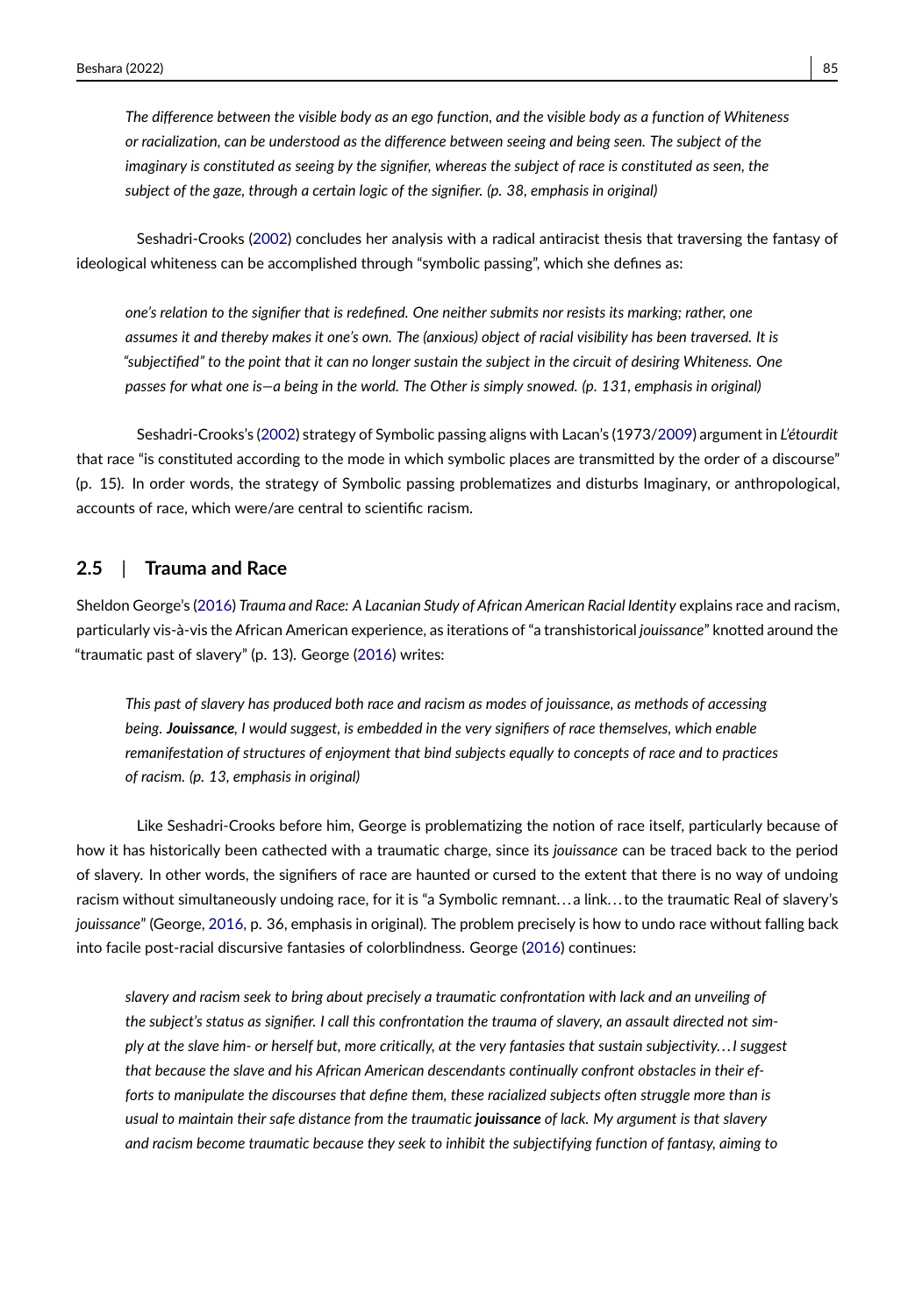*confront African Americans with the very lack that is necessarily masked in the Lacanian subject. (p. 21, emphasis in original)*

In other words, the lack that racialized subjects, especially African Americans, experience is much more unbearable—than the lack experienced by the Lacanian (read: European) subject—because of the trauma of slavery. This logic can be extended to Indigenous subjects, too, through a conception of the trauma of genocide. In sum, while all racialized subjects experience lack in a significantly more traumatic way, our analyses must be nuanced to reflect historical differences vis-à-vis modernity/coloniality, that is, our varied experiences of intergenerational trauma (e.g., genocide, slavery, forced displacement, etc.).

#### **3** | **A LIBERATION PSYCHOANALYTIC ACCOUNT OF RACISM**

In the previous section, I have reviewed some of the major Lacanian conceptualizations of racism. In this final section, I will propose a liberation psychoanalytic account of racism as a dialectical materialist praxis (cf. Pavón-Cuéllar, [2017;](#page-16-19) Reich, 1934[/2013;](#page-17-7) Tomšič, [2015\)](#page-17-8). I have written about decolonial psychoanalysis (Beshara, [2019\)](#page-15-1) as a way of decolonizing psychoanalysis from the perspective of the damned, and I have also theorized contrapuntal psychoanalysis (Beshara, [2021\)](#page-15-9) as a liberation praxis, which takes into consideration both (post)colonial and decolonial psychoanalyses.

#### **3.1** | **Liberation Psychoanalysis as a Dialectical Materialist Praxis**

Liberation psychoanalysis as a dialectical materialist praxis names a positive process, which goes beyond ideology critique and, therefore, attempts to delink itself from modernity/coloniality. It is clearly inspired by Paulo Freire's [\(1970\)](#page-15-5) *Pedagogy of the Oppressed* and Ignacio Martín-Baró's [\(1994\)](#page-16-20) *Writings for a Liberation Psychology*. Daniel José Gaztambide's [\(2019\)](#page-15-10) *A People's History of Psychoanalysis: From Freud to Liberation Psychology* is a one-of-a-kind study, which traces the theoretical and practical linkages between psychoanalysis and liberation psychology. Gaztambide [\(2019\)](#page-15-10) shows that the seeds for social justice are there in the early history of psychoanalysis, particularly in the works of Freud, Ferenczi, Fenichel, Reich, and Fromm.

However, with the institutionalization and globalization of psychoanalysis (i.e, the International Psychoanalytic Association) in tandem with a later neoliberal tendency to psychologize, or reduce psychosocial distress to the level of the psyche, psychoanalysis—ego psychology, in particular—today is at best a liberal project (if not a conservative one) that has adapted to its ordinary unhappiness within the global capitalist system. Liberation psychoanalysis, on the other hand, reactivates the radical potential of psychoanalysis as a social justice-oriented praxis of not only changing the subject, but also, and more importantly, changing the Other—that obscure representative of the Symbolic order—because racism comes from the Other. For instance, free association is not only a technique in psychoanalysis, but also an anarcho-Marxist praxis—that is, the collective ownership of the means of production. The signifier 'psychosocial' names a dialectical reality, that is, the antagonistic relationship between the subject and the Other. This relationship is ideological in at least two ways: discursively and fantasmatically. Lacan (1966[/2006\)](#page-16-21) famously wrote, "*the unconscious is the Other's discourse*" (p. 10, emphasis in original), which means that unconscious racism is a function of the racist Other, hence, why radical antiracism must be dialectical (i.e., not only an individual effort). Elsewhere, Lacan (1966[/2006\)](#page-16-21) writes, "unconscious desire is the Other's desire" (p. 528), hence, his formula for fantasy ( $\frac{1}{2} \cdot a$ )—the key link between the subject and the Other. Fantasy is ambiguous because desire is polysemous: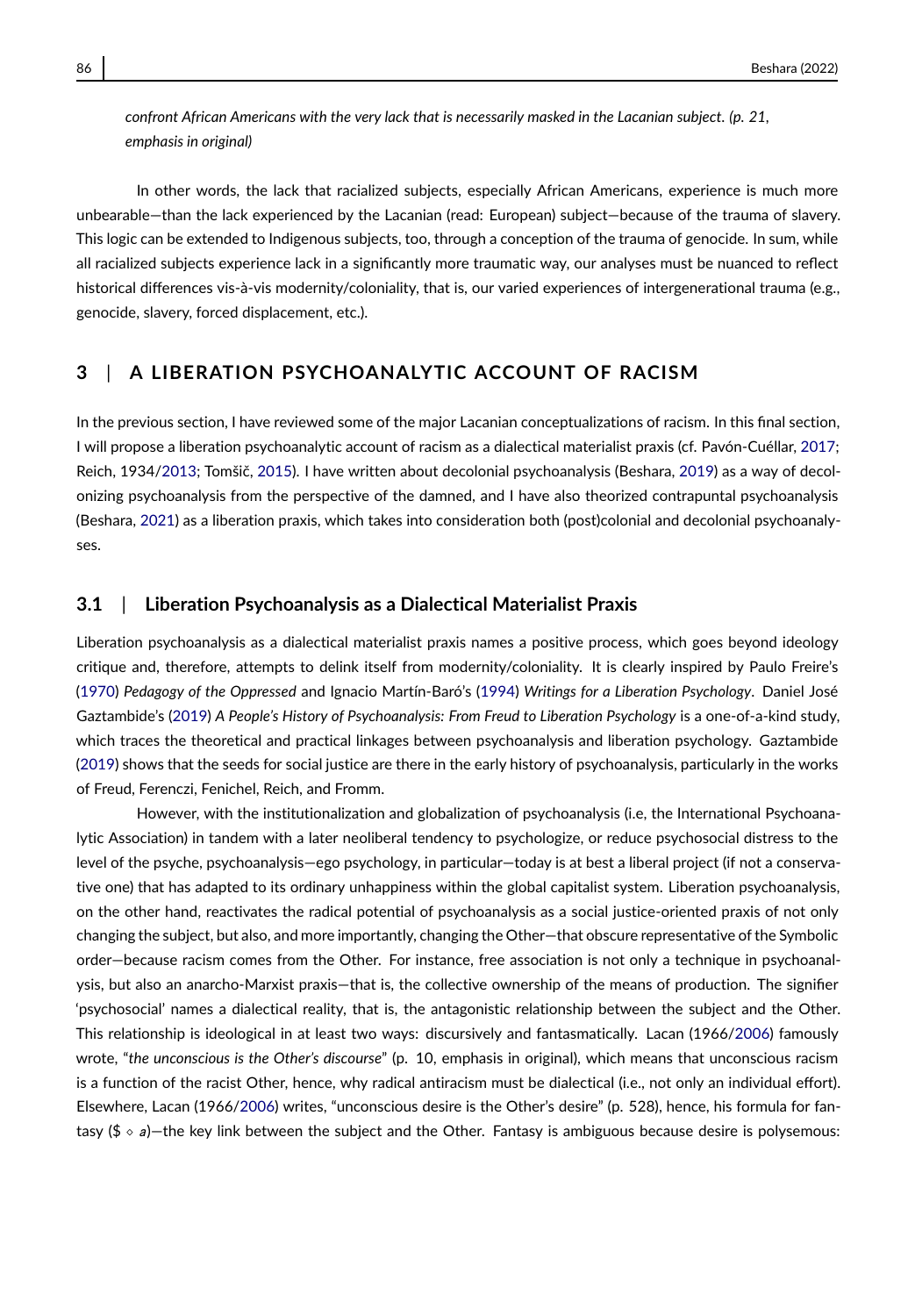the subject desires the Other, through the Other, and/or what the Other desires. Lacan's formula reads: the barred subject's unconscious desire for the *objet* a (or the object-cause of desire). How then do we traverse racist ideologies, or discursive fantasies?

Liberation psychoanalysis reactivates the *radical* potential of psychoanalysis, especially from the perspective of the *damned* (i.e., the poor, the racialized, the oppressed, etc.), who are transmodern/decolonial subjects-leaders. Liberation psychoanalysis links the subject's repression with the Other's oppression and, as such, articulates the political role of psychoanalysis beyond the clinic. My point is not to repeat Gaztambide's [\(2019\)](#page-15-10) excellent historicization here, but to theorize racism (and oppression more generally) through the lens of what I am calling liberation psychoanalysis, which builds upon the findings reviewed in the second section of this essay, but grounds them dialectically in both materiality and history.

The racialized (or oppressed) subject is doubly barred because of the traumatic legacies discussed above (i.e., genocide, slavery, forced displacement, etc.). Furthermore, they are also the *objets a* of racism, that is, they take the form of phobogenic/philogenic object-causes of anxious desire in racist fantasies. In writing about dialectical materialism, Leon Trotsky [\(1929\)](#page-17-9) made a very relevant point, "Consciousness grew out of the unconscious", which is premised on Karl Marx's (1859[/1978\)](#page-16-22) argument, "It is not the consciousness of men [and women] that determines their being, but, on the contrary, their social being that determines their consciousness" (p. 4). In other words, from a dialectical materialist perspective: social being  $\rightarrow$  the unconscious  $\rightarrow$  consciousness.

The primacy of our social being—qua speaking being (*parlêtre*)—emphasizes the material (or socio-economic) conditions that give rise to both the unconscious and consciousness. Therefore, our ideology critique of racist discursivefantasies must be grounded in a material analysis of the means and relations of production that position us as a certain social being within a racial capitalist structure: an alienated, over-exploited, and racialized lumpenproletariat. This form of material alienation, from our own labor and from our comrades or co-workers, precedes the ideological alienation, which is of great interest to psychoanalysts. Racial capitalism, which is what liberation psychoanalysis as a dialectical materialist praxis aims to dismantle, refers to "a racially hierarchical political economy constituting war and militarism, imperialist accumulation, expropriation by domination, and labor superexploitation" (Burden-Stelly, [2020\)](#page-15-11). Its dialectical opposite is "antiracist socialism" (Burden-Stelly, [2020\)](#page-15-11).

Furthermore, we can speak of not only the juridico-linguistic bar dividing the subject of the Law/signifier, but also the socio-economic bar dividing the subject of racial capitalism. The subject, according to liberation psychoanalysis, is split between a bourgeois ego and a proletarian unconscious. In other words, we must pay attention to both juridico-linguistic (or ideological) oppression and socio-economic (or material) violence, that is, the extraction of surplus-knowledge/*jouissance* and the extraction of surplus-value. Racist *jouissance* then is only possible because of the existence of a racial capitalist structure of oppression and violence.

Additionally, it is worth noting Lacan's (1966[/2006\)](#page-16-21) discussion of "the materiality of the signifier" (p. 16) or how a given  $S_1$  (master-signifier) subjugates us under it as an alienated subject (\$). A clear example is how the rhetoric of modernity is founded upon a colonial logic. In other words, the discourse of modernity necessitates not only colonial fantasies—i.e., the desires of colonizers for everything—but also the Real of coloniality as a material structure premised on the over-exploitation of colonized objects (nonbeings/things). We can formally locate the Real of coloniality (i.e., its materiality) in both the bar splitting the modern/colonial subject (\$) and dividing the world into zones of being and nonbeing, as well as the phobogenic/philogenic *objets* a of racism—that is, the racialized lumpenproletariat.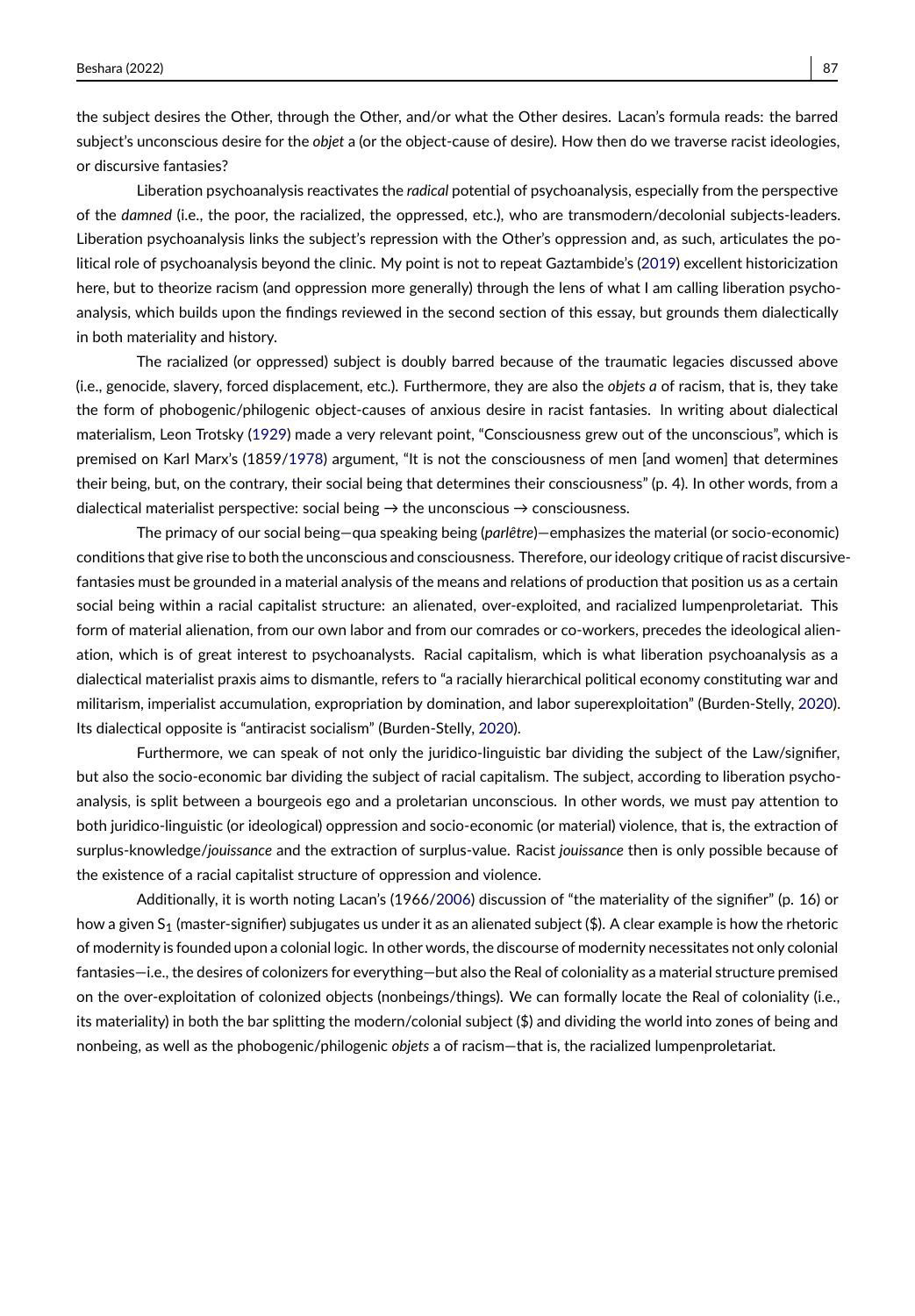## **4** | **DECOLONIZING DIALECTICS | METONYMIC DECOLONIZATION | GROUND-ING PSYCHOANALYSIS**

Before ending this section with a historical materialist timeline of racism, I would like to state a few caveats regarding decolonizing dialectics, metonymic decolonization, and grounding psychoanalysis. In a recent essay for Aeon, Avram Alpert [\(2020\)](#page-15-12) provocatively exposes "the racist history of the dialectic going back to Rousseau". Alpert's point, however, is not for us to cancel dialectics, but for those who have historically been the objects of dialectics (i.e., the colonized) to decolonize these modern notions and methods the way Césaire, Fanon, and other transmodern/decolonial subjects did. George Ciccariello-Maher [\(2017\)](#page-15-13) makes a similar argument when he writes, "I approach the task of decolonizing dialectics by excavating a largely subterranean current of thought, what I call a *counterdiscourse*, that I argue constitutes a radicalization of the dialectical tradition while also opening outward toward its decolonization" (p. 6, emphasis in original). Ciccariello-Maher [\(2017\)](#page-15-13) decolonizes dialectics chiefly through the works of Fanon and Dussel, the latter being "sharply critical of dialectics" embracing instead "what he calls an *analectics* rooted in the embrace of the Other as exteriority" (p. 8, emphasis in original).

My use of the term 'decolonization' recalls Tuck and Yang's (2012) critical essay, *Decolonization is not a metaphor*[1](#page-11-0) , wherein they argue against the metaphorization of decolonizing discourse (e.g., decolonizing your diet) in an effort to remind readers of the literal meaning of decolonization as a praxis of unsettling: "decolonization specifically requires the repatriation of Indigenous land and life" (p. 21). An example of decolonization as a praxis of unsettling is the decolonization of Asia and Africa between 1945 and 1960. While I certainly agree with Tuck and Yang's (2012) call for "the demetaphorization of decolonization" (p. 10), I want to make an argument for *metonymic decolonization.*

Whereas metaphoric decolonization is based on an Imaginary fantasy of oneness (e.g., the masses identifying with a charismatic politician), metonymic decolonization is based on a Symbolic alignment of desire (e.g., we want land back, reparations for slavery, prison and police abolition, etc.), which is dialectical, for it is premised on difference (i.e., the 'we' is made up of Indigenous, Black, and Global Southern subjects along with our Euromodern comrades). Metonymic decolonization, as a metonymy of desire, can be a source of collective jouissance (or comradeship). Metonymic decolonization is founded upon "true solidarity with the oppressed", which "means fighting at their side to transform the objective reality which has made them these 'beings for another'" (Freire, [1970,](#page-15-5) p. 49)—that is, phobogenic/philogenic *objets a*. Freire [\(1970\)](#page-15-5) emphasized that the oppressed must occupy the subject-position of revolutionaries leading the way toward a humanizing liberation for all. How else can we (the oppressed) subjectify our metonymic desire for decolonization?

In *Dark Continents: Psychoanalysis and Colonialism*, Ranjana Khanna [\(2003\)](#page-16-23) writes about "worlding psychoanalysis" or "the process of understanding the violence of the production of psychoanalysis in the world" (p. 5). Khanna's [\(2003\)](#page-16-23) project has two aims: "It documents the world events through which psychoanalysis was produced, and it also offers a critical reading practice which itself is a product of that initial violent projective saying" (p. 5). Whereas Khanna borrows from the thinking of Martin Heidegger to write about worlding, I want to invoke Edward Said's [\(1983\)](#page-17-10) notion of "worldliness" instead.

To say that psychoanalysis is worldly is to ground it materially, which means that it is an "event" that is "part of the social world, human life, and of course the historical moments in which [it is] located and interpreted" (Said, [1983,](#page-17-10) p. 4). Furthermore, psychoanalysis is "materially bound to [its] time" (Said, [1983,](#page-17-10) p. 25), for it is neither ahistorical nor

<span id="page-11-0"></span> $1$  For a recent critique of Tuck and Yang's (2012) influential essay from the perspective of Black studies, the reader is encouraged to survey Garba and Sorentino's (2020) case for "the slave metaphor" being "central to the logics of slavery, not an after-effect" (p. 11). Their rebuttal rests on the seemingly counterintuitive thesis that "*slavery is (nothing but) metaphor*" (p. 3, emphasis in original), which for them is premised on the argument that "anti-Blackness is animated by the gratuitous substitution that marks metaphoricity" (p. 3). In other words, slavery as metaphoric condensation is symptomatic of the traumatic Real of coloniality.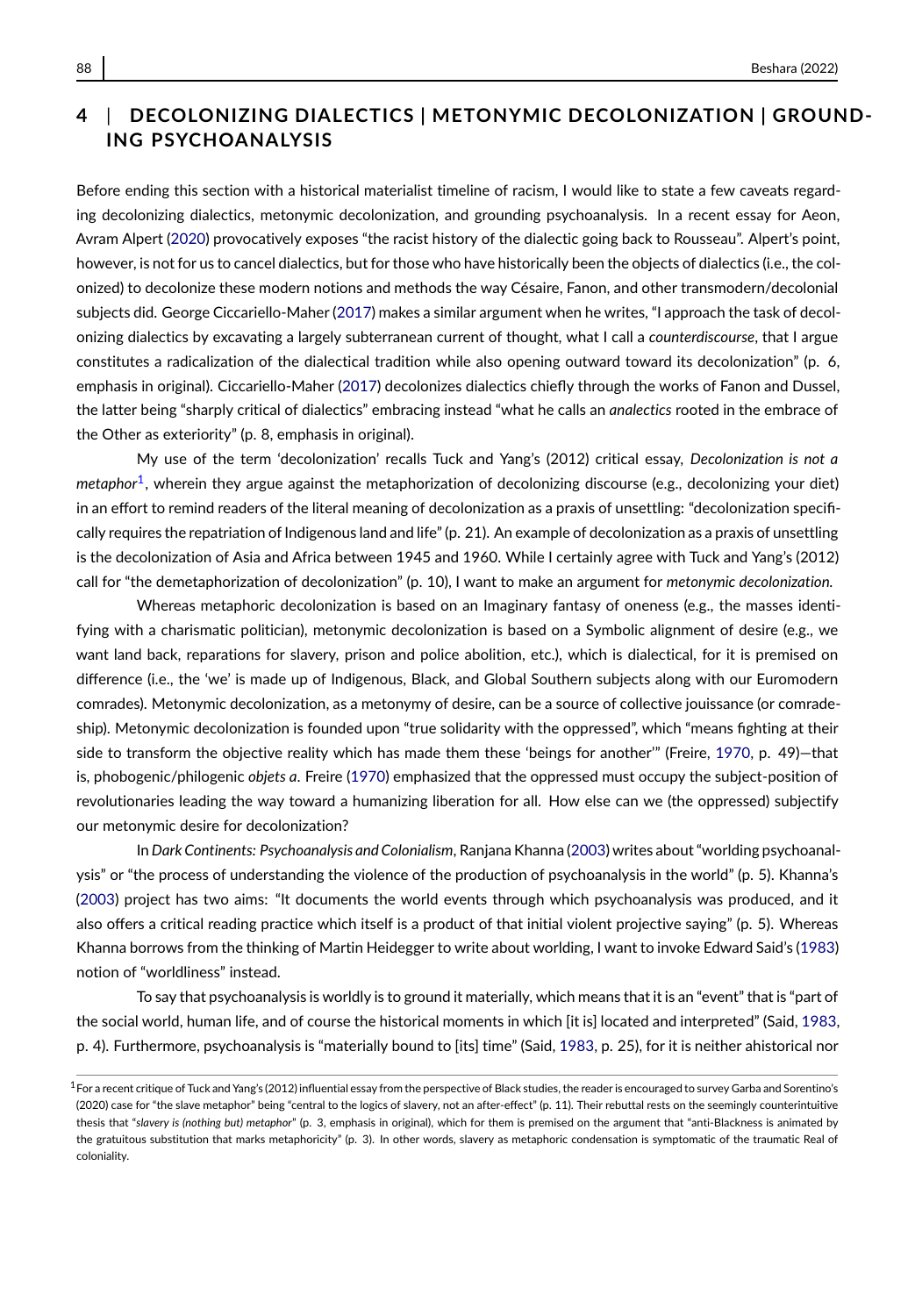Beshara (2022) 89

immaterial. For example, psychoanalysis, as a modern science of the unconscious, began in late 19th century Vienna with its founder (Sigmund Freud) being an atheist Jew working in an anti-Semitic Christian milieu, which literally became colonized by Nazis in 1938. The radical worldliness of psychoanalysis, which has been deemphasized over more than a century through institutionalization and psychologization, contains within itself the seeds for its (and our) decolonial liberation (e.g., free association). Further, I encourage grounding psychoanalysis in radical Indigenous, Black, and Global Southern theories and practices.

#### **4.1** | **A Historical Materialist Reading of Racism**

### **4.1.1** | **Civilization**

I will end the essay with a swift historical materialist reading of racism as a "social relation of oppression" (Camfield, [2016\)](#page-15-14) as opposed to "racism-as-ideology" (p. 40). Paradoxically, slavery was a product of civilization as a function of social stratification during the first agricultural revolution (c. 10,000 BCE). As Derrick Jensen [\(2004\)](#page-15-15) shows, "Slaves built the levees, canals, and granaries vital to the agricultural revolution. They built the pyramids of Egypt and the great hydraulic systems of China. . .Indeed, without slave labor there would have been neither Bronze nor Iron Ages" (pp. 141-42). He adds, "until modern times, no sane person ever uncoerced became a mine worker... Only prisoners, captives, and slaves—three branches from the same tree—ever entered the underworld, and even then did so only under the lash, or at the point of a sword" (p. 142). "Slavery's use", Jensen [\(2004\)](#page-15-15) continues, "was so central to the foundation of civilization that it dictated the design of early cities" (p. 143). He then concludes, "To undo slavery—if this argument holds—would be to undo the civilization we—at least those of us who might be considered slaveholders—all enjoy" (p. 145).

One hundred and twenty-five years earlier, Friedrich Engels (1877[/1939\)](#page-15-16) made a similar argument in *Anti-Dühring*: "It was slavery that first made possible the division of labour between agriculture and industry on a considerable scale, and along with this, the flower of the ancient world, Hellenism. Without slavery, no Greek state, no Greek art and science; without slavery, no Roman Empire...no modern Europe" (p. 206). From the perspective of 'civilization', we can then understand who are the ones framed as 'barbarians' or 'primitives' and why (Mignolo, [2007\)](#page-16-24). 'Barbarians' were/are those racialized beings living in the periphery, that is, exterior to the core of Euromodernity; in other words, non-Europeans or Orientals (Said, [1978\)](#page-17-11), particularly Muslims and Arabs. 'Primitives' were/are those racialized beings lagging behind the scientific advances of Euromodernity; in other words, Amerindian, African, and Asian tribes. The first term designates spatial colonial difference; the second one signifies temporal colonial difference.

#### **4.2** | **Slavery**

According to Niall McKeown [\(2011\)](#page-16-25), a "third of the population of classical Athens [were] slaves" (p. 20). Three preconditions gave rise to chattel slavery in ancient Greece and Rome: "(1) Large, privately controlled farms. . . (2) The development of market exchange... (3) Crucially, a lack of internal source of labour" (p. 21). Further, McKeown [\(2011\)](#page-16-25) argues, that "rather than democracy helping to create slavery, slavery helped the development of democracy by allowing farmers time to engage in politics" (p. 21). Slavery certainly existed in the pre-modern world, particularly in Greece, Rome, and Africa. However, the Atlantic slave trade (15th - 19th c.)—the largest forced migration in modern history with over 9.5 million Africans enslaved and worked-to-death on plantations in the Americas (Rawley & Behrendt, 1981[/2005,](#page-16-26) p. 4)—represents a massive acceleration of the institution of chattel slavery, which was instrumental for establishing the hegemony of the European modern world-system. Rawley and Behrendt (1981[/2005\)](#page-16-26)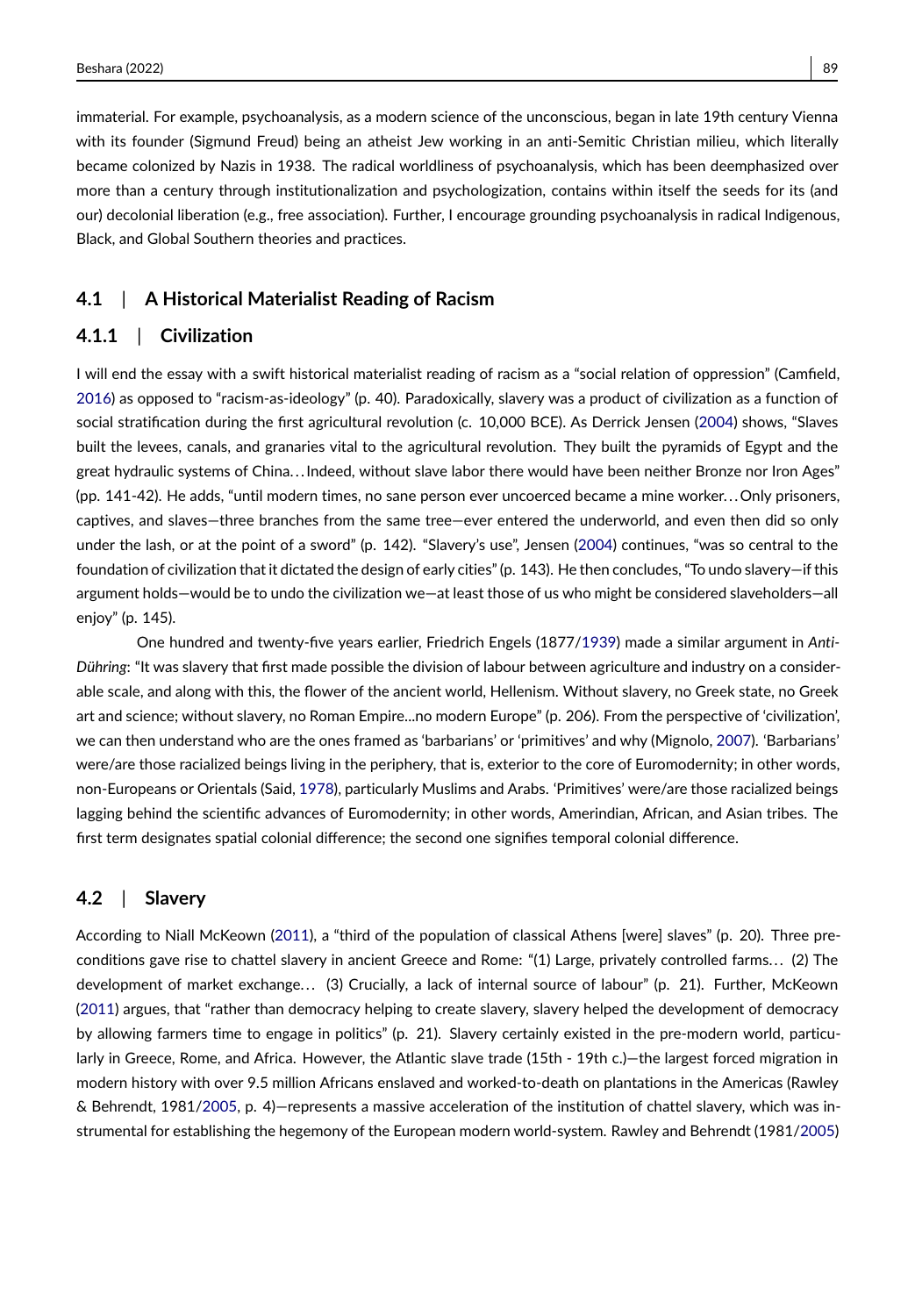note, "It is not a paradox that the start of the Atlantic slave trade coincides with the dawn of modern Europe. The trade was closely interwoven with the major changes that are associated with the making of the modern era" (p. 8). Modernity/coloniality signifies that modernity was/is founded upon coloniality. Rawley and Behrendt (1981[/2005\)](#page-16-26) add, "The [Atlantic slave] trade formed a part of Europe's transition to capitalism, the nation-state, and imperialism" (p. 360). They conclude, "The [Atlantic slave] trade illustrates various stages in the history of capitalism, moving from mercantilism and state-conferred monopoly to free trade and individual enterprise to concentration, and from royal to bourgeois direction" (p. 364). Racial capitalism, as a concept, seeks to capture all these different historical iterations of capitalism given their material basis in slavery.

Given the traumatic legacy of slavery, it makes sense from a historical materialist perspective to read racism today through the lens of Marx's (1867[/1978\)](#page-16-22) theory of commodity-fetishism from *Capital, Volume One*. While the racialized subject is no longer a commodity in a literal sense, for he or she is not a chattel slave, they still retain the "mystical character of commodities" (p. 320). Racialized subjects exhibit an "enigmatical character" and appear as "a mysterious thing" in the eyes of the racist commodity-fetishist. Racialized subjects are thingified, or positioned as fantasmatic phobogenic/philogenic *objets a*, as a function of how they are anxiously fetishized both ideologically and materially within the oppressive and violent structure of racial capitalism.

#### **4.2.1** | **Racism**

**Religious Racism**. Historically, there have been three main types of racism, which often overlap. Presented chronologically, these three types are: religious racism, scientific racism, and cultural racism. Fredrickson (2002[/2015\)](#page-15-17) writes, "In the twelfth and thirteenth centuries the attitudes of European Christians toward Jews became more hostile in ways that laid a foundation for the racism that later developed" (p. 19). Fredrickson (2002[/2015\)](#page-15-17) adds:

*the racism or protoracism of the late Middle Ages extended well beyond the Jews. As the core of Catholic Europe expanded, conquering and colonizing the periphery of the continent, attitudes of superiority to indigenous populations anticipated the feelings of dominance and entitlement that would characterize the later expansion of Europeans into Asia, Africa, and the Americas. If the demonization of the Jews established some basis for the racial antisemitism of the modern era, the prejudice and discrimination directed at the Irish on one side of Europe and certain Slavic peoples on the other foreshadowed the dichotomy between civilization and savagery that would characterize imperial expansion beyond the European continent. (p. 23)*

**Scientific Racism**. To recap the historical materialist argument thus far: civilization → slavery → religious racism (see Figure 1). This means that slavery existed before racism, and racism existed before the modern concept of 'race'—whose etymology is the Spanish word *raza*, which is based on the Arabic term @P or ra's (literally, headland as )<br>s in place of origin). As Fredrickson (2002[/2015\)](#page-15-17) shows, "The modern concept of races as basic human types classified by physical characteristics (primarily skin color) was not invented until the eighteenth century" (pp. 52-53). Further, "The notion that there was a single pan-European or 'white' race was slow to develop and did not crystallize until the eighteenth century" (p. 53). Therefore, the invention of scientific racism and whiteness coincided with the modern conception of 'race': "The scientific thought of the Enlightenment was a precondition for the growth of a modern racism based on physical typology" (p. 56).

As I mentioned before, these types of racism are not mutually exclusive; in fact, they often overlap. For example, some may think that today we live in a post-racial society or that one can be colorblind because slavery and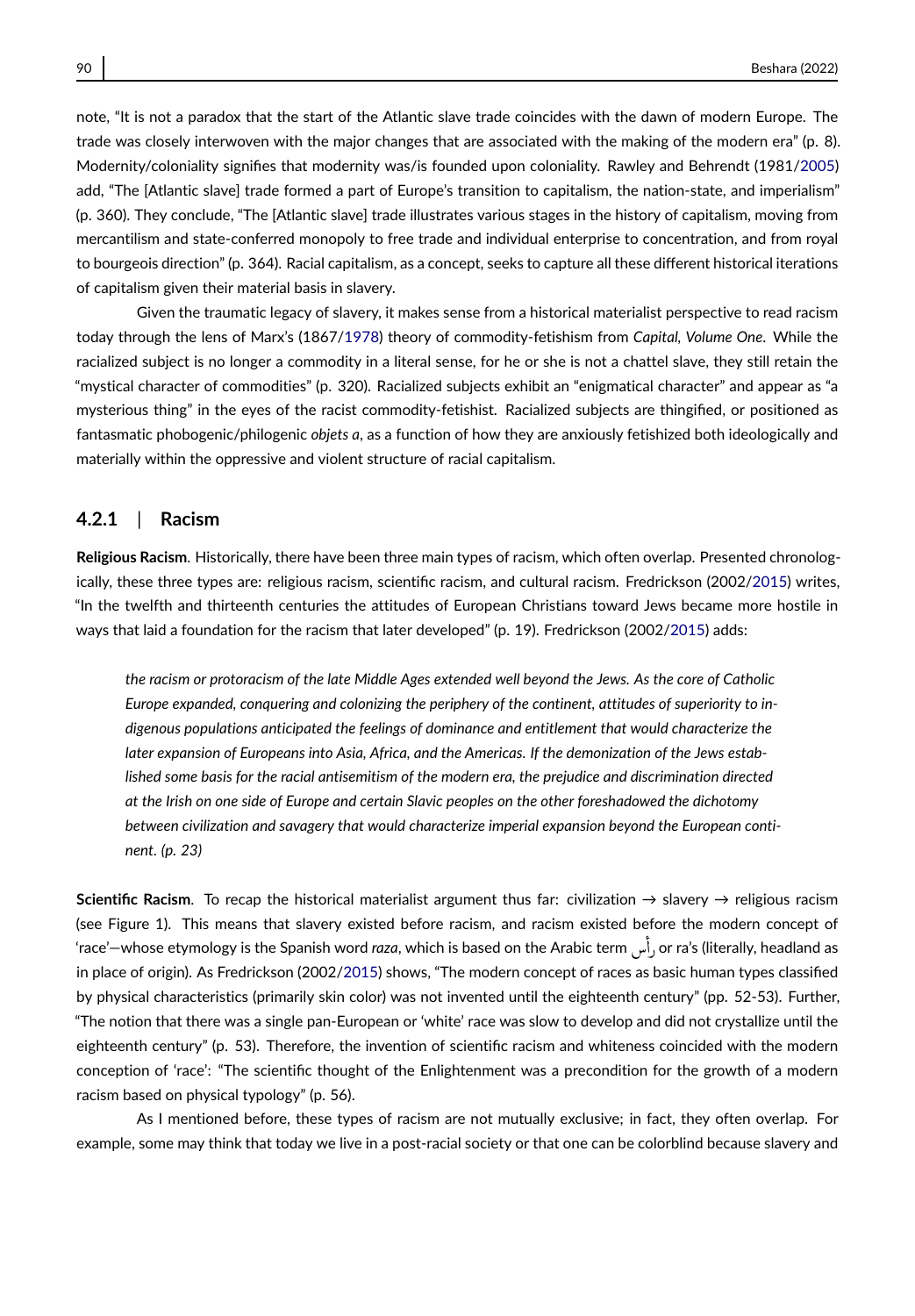

FIGURE 1 The 'race'-racism paradox

segregation are no longer legal. While it is true that we see more racialized folks represented in politics and culture, we continue to use the modern concept of 'race', most obviously in the US Census, which includes five racial categories (i.e., white, Black, American Indian, Asian, and Native Hawaiian) even though race is a social construction that has no material basis. So why does race continue to be ideologically salient? The next type of racism may provide us with the answer.

**Cultural Racism**. Cultural racism, the most popular type of racism today, is not premised on skin color alone, but employs stereotyping, prejudice, and/or discrimination on the basis of any cultural marker of difference (e.g., clothing, language, religion, accent, food, facial hair, etc.) that signifies Otherness from the perspective of hegemonic subjects, who are often (but not necessarily) of European descent. In many ways, cultural racism is quite insidious because while it may appear benign, it is the culmination of the two types of racism that preceded it. For instance, racists today, typically from a Euromodern nationalist perspective, will argue that some cultures (or religions) are inferior to others. This covert practice of cultural racism—or "racism without races" (Balibar & Wallerstein, 1988/1991)—indexes the signifiers 'savage', 'barbarian', and 'primitive' vis-à-vis subaltern cultures without mentioning any races and so reverts to a civilizational discourse, which is the beginning of the problem anyway.

#### **4.2.2** | **Racialization**

Racializing—or (mis)perceiving others through the lens of 'race'—is inherently problematic because of how racism historically preceded the concept of 'race'. In other words, the concept of 'race' is tainted and may never be salvageable. However, colorblindness—or pretending not to racialize—is equally (if not more) problematic. This is the paradox facing radical antiracists. We know from mainstream psychological studies of perception that misperception is built into the process of perceiving itself as is clear from how the brain automatically changes what we see, particularly in the face of optical illusions (e.g., the Moon illusion). In other words, it is impossible to override misperception even if we consciously understand the logic of why we are misperceiving. Similarly, Lacan (1966[/2006\)](#page-16-21) addressed Imaginary misrecognition (*méconnaissance*), which is something that the ego cannot avoid, and which typically leads to narcissism and aggressivity vis-à-vis Imaginary others (or other egos); therefore, the point of learned ignorance is knowing that we will always perceive difference when faced with others without reverting to categorizing this difference in a hierarchical way. This anti-hierarchical stance is simultaneously an anti-civilizational stance.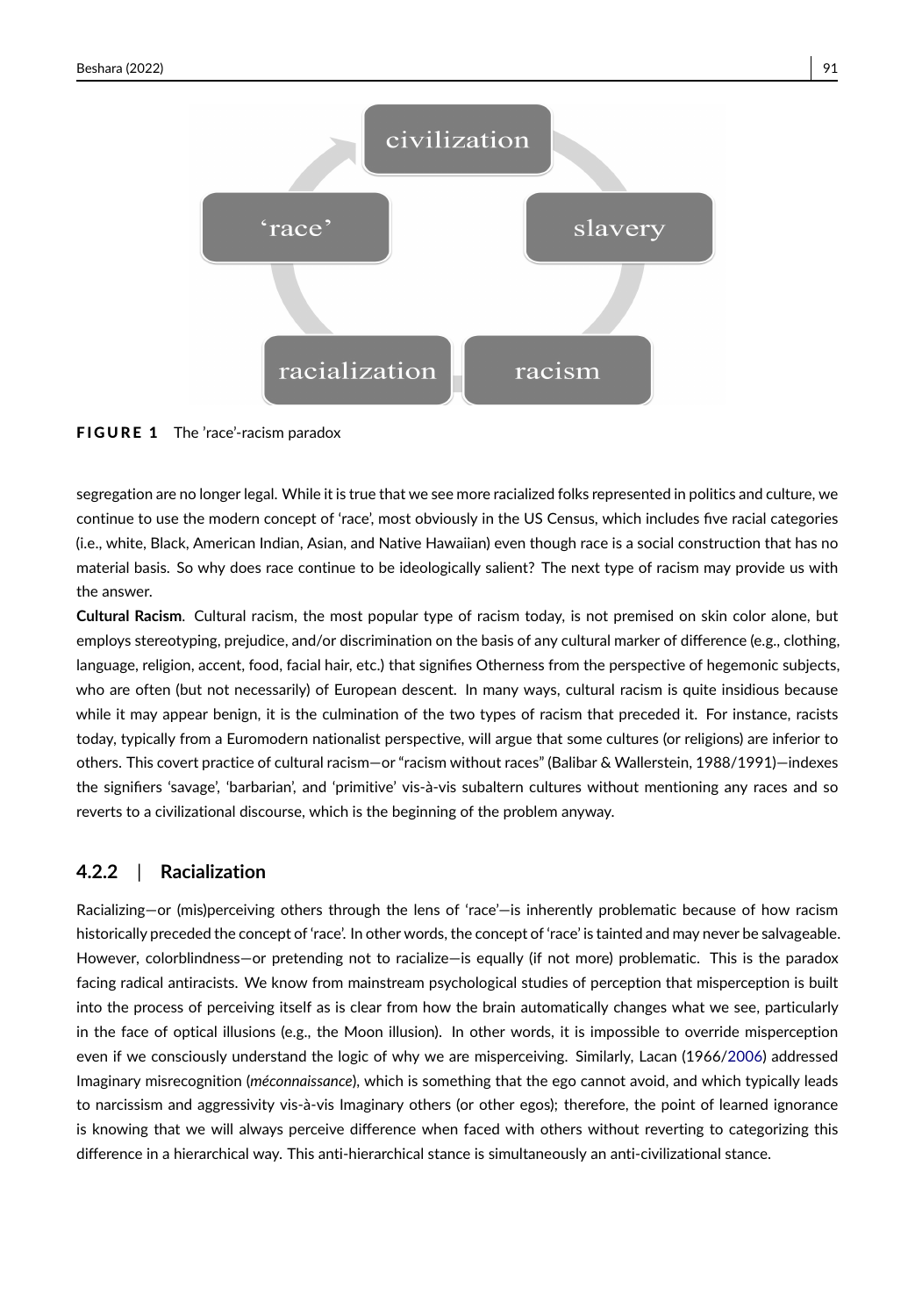In sum, liberation psychoanalysis as a dialectical materialist praxis is a contribution to the destruction of racial capitalism and the construction of antiracist ecosocialism. Whereas whiteness is a racialist ideology, Indigeneity, Blackness, and other transmodern/decolonial ways of being are an antiracist materiality—in other words, in alignment with social ecology. Therefore, radical non-European ways of being and knowing are driven by an *ecocentric (i.e., unconscious) ethic of liberation*. Unlike whiteness, which is a fantasy that sutures class struggle among those of European descent in settler-colonial societies; terms associated with the racialized lumpenproletariat signify human difference along a horizontal axis of power (i.e., non-hierarchically) without occluding class struggle—since whitening is a bourgeois aspiration. As Cedric Robinson [\(1984\)](#page-17-12) puts it succinctly: "We will be Black [or Indigenous or Global Southern] not because we are not white, but *because of our history and the achievements of our struggle*" (p. 27, emphasis added).

#### **references**

- <span id="page-15-12"></span>Alpert, A. (2020) Philosophy's systemic racism. *Aeon*, **September 24**. URL: [https://aeon.co/essays/racism-is-baked](https://aeon.co/essays/racism-is-baked-into-the-structure-of-dialectical-philosophy)[into-the-structure-of-dialectical-philosophy](https://aeon.co/essays/racism-is-baked-into-the-structure-of-dialectical-philosophy).
- <span id="page-15-1"></span>Beshara, R. K. (2019) *Decolonial psychoanalysis: Towards critical Islamophobia studies*. Routledge.
- <span id="page-15-9"></span>— (2021) *Freud and Said: Contrapuntal psychoanalysis as liberation praxis*. Palgrave.
- <span id="page-15-3"></span>Brickman, C. (2017) *Race in psychoanalysis: Aboriginal populations in the mind*. Routledge.
- <span id="page-15-6"></span>Bricmont, J. (2005) *Humanitarian Imperialism; Using Human Rights to Sell War*. NYU Press.
- <span id="page-15-11"></span>Burden-Stelly, C. (2020) Modern u.s. racial capitalism. *Monthly Review*. URL: [https://monthlyreview.org/](https://monthlyreview.org/2020/07/01/modern-u-s-racial-capitalism/)2020/07/01/ [modern-u-s-racial-capitalism/](https://monthlyreview.org/2020/07/01/modern-u-s-racial-capitalism/).
- <span id="page-15-14"></span>Camfield, D. (2016) Elements of a historical-materialist theory of racism. *Historical Materialism*, **24**.
- <span id="page-15-13"></span>Ciccariello-Maher, G. (2017) *Decolonizing dialectics*. Duke University Press.
- <span id="page-15-7"></span>Diouf, S. (1998) *Servants of Allah: African Muslims enslaved in the Americas*. NYU Press.
- <span id="page-15-16"></span>Engles, F. (1939) *Anti-Dühring*. New York International Publishers.
- <span id="page-15-17"></span>Fredrickson, G. M. (2015) *Racism*. Princeton University Press.
- <span id="page-15-5"></span>Freire, P. (1970) *Pedagogy of the oppressed*. Continuum.
- <span id="page-15-10"></span>Gaztambide, D. J. (2019) *A people's history of psychoanalysis: From Freud to liberation psychology*. Lexington Books.
- <span id="page-15-8"></span>George, S. (2016) *Trauma and race: A Lacanian study of African American racial identity*. Baylor University Press.
- <span id="page-15-4"></span>Grosfoguel, R., Oso, L. and Christou, A. (2015) 'racism', intersectionality and migration studies: framing some theoretical reflections. *Identities*, **22**, 635–652.
- <span id="page-15-0"></span>Henriques, J., Hollway, W., Urwin, C., Venn, C. and Walkerdine, V. (1998) *Changing the subject: Psychology, social regulation and subjectivity*. Routledge.
- <span id="page-15-15"></span>Jensen, D. (2004) *The culture of make believe*. Chelsea Green Publishing.
- <span id="page-15-2"></span>Khan, A. (2018) Lacan and race. In *After Lacan: Literature, theory, and psychoanalysis in the twenty-first century* (ed. A. Mukherjee), 148–164. Cambridge University Press.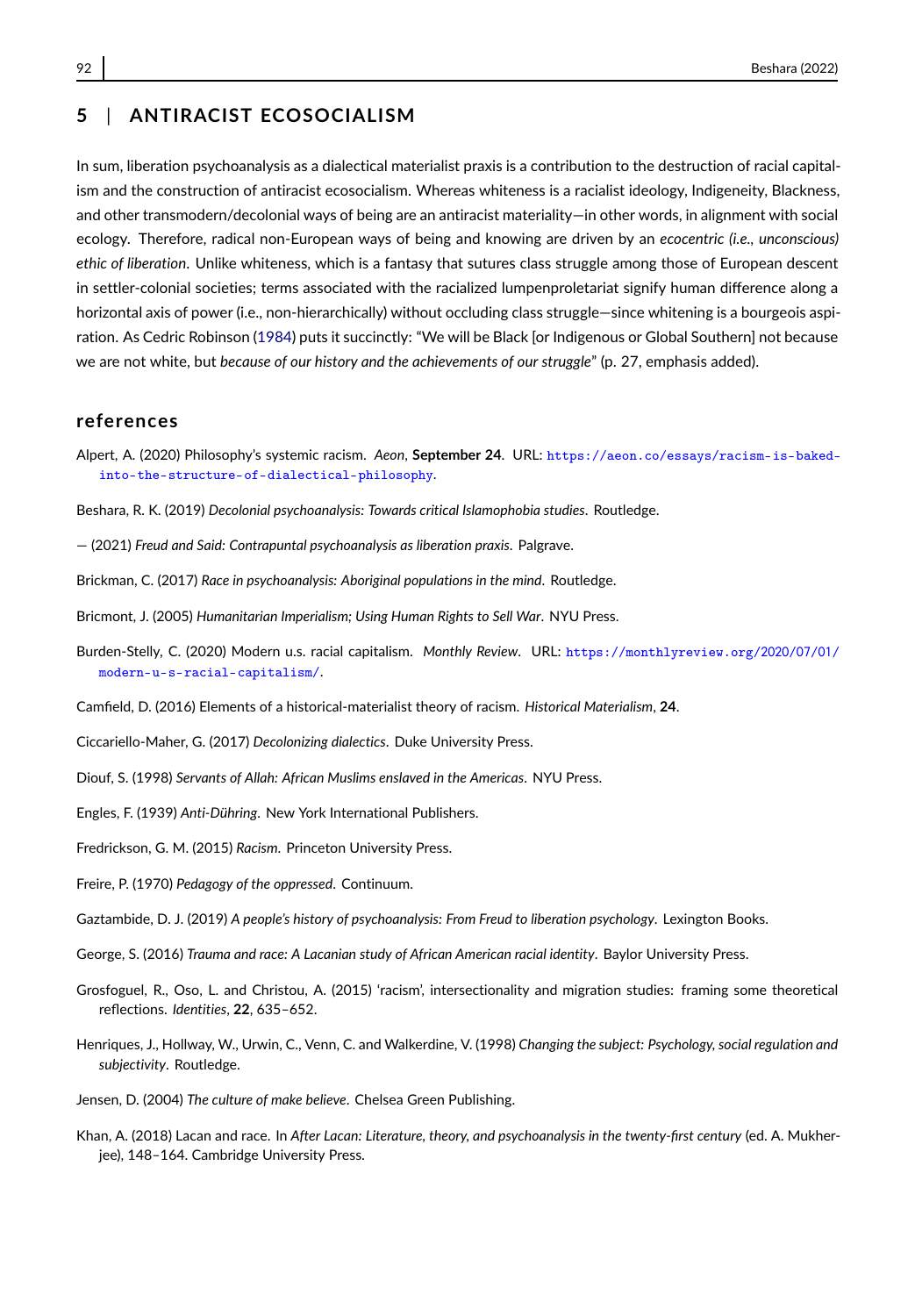<span id="page-16-23"></span>Khanna, R. (2003) *Dark Continents*. Duke University Press.

- <span id="page-16-16"></span>Lacan, J. (1987) Television. *October*, **40**, 6–50.
- <span id="page-16-21"></span>— (2006) *Écrits: The first complete edition in English*. WW Norton & Company.
- <span id="page-16-10"></span>— (2007) *The other side of psychoanalysis*. WW Norton.
- <span id="page-16-17"></span>— (2009) L'étourdit. *Scilicet*, **4**, 5–25.
- <span id="page-16-13"></span>Lane, C. (2020) *The psychoanalysis of race*. Columbia University Press.
- <span id="page-16-15"></span>Lentin, A. (2020) *Why race still matters*. John Wiley & Sons.
- <span id="page-16-20"></span>Martín-Baró, I. and Martín-Baró, I. (1994) *Writings for a liberation psychology*. Harvard University Press.
- <span id="page-16-22"></span>Marx, K. (1978) A contribution to the critique of political economy. In *The Marx-Engels reader* (ed. R. Tucker), 3–6. W.W. Norton.
- <span id="page-16-25"></span>McKeown, N. (2011) Greek and roman slavery. In *The Routledge history of slavery* (eds. G. Heuman and T. Burnard), 19–34. Routledge.
- <span id="page-16-24"></span>Mignolo, W. (2007) Delinking: The rhetoric of modernity, the logic of coloniality and the grammar of de-coloniality. *Cultural Studies*, **21**, 449–514.
- <span id="page-16-18"></span>Miller, J.-A. (1988) Extimité. *Prose studies*, **11**, 121–131.
- <span id="page-16-14"></span>Mitchell, W. J. (2012) *Seeing through race*. Harvard University Press.
- <span id="page-16-0"></span>Parker, I. (1999) Critical psychology: Critical links. *Annual review of critical psychology*, **1**, 3–18.
- <span id="page-16-1"></span>— (2001) Lacan, psychology and the discourse of the university. *Psychoanalytic Studies*, **3**, 67–77.
- <span id="page-16-9"></span>— (2003a) Discursive resources in the discourse unit. *Discourse analysis online*, **1**, 33–43.
- <span id="page-16-2"></span>— (2003b) Jacques lacan, barred psychologist. *Theory & Psychology*, **13**, 95–115.
- <span id="page-16-3"></span>— (2005) Lacanian discourse analysis in psychology: Seven theoretical elements. *Theory & Psychology*, **15**, 163–182.
- <span id="page-16-4"></span>— (2010a) *Lacanian psychoanalysis: Revolutions in subjectivity*. Routledge.
- <span id="page-16-6"></span>— (2010b) The place of transference in psychosocial research. *Journal of Theoretical and Philosophical Psychology*, **30**, 17.
- <span id="page-16-5"></span>— (2010c) Psychosocial studies: Lacanian discourse analysis negotiating interview text. *Psychoanalysis, Culture & Society*, **15**, 156–172.
- <span id="page-16-7"></span>— (2014a) *Psychology after Lacan: Connecting the clinic and research*. Routledge.
- <span id="page-16-8"></span>— (2014b) *Psychology After the Unconscious: From Freud to Lacan*. Routledge.
- <span id="page-16-12"></span>Parker, I. and Pavón-Cuéllar, D. (2013) *Lacan, discourse, event: New psychoanalytic approaches to textual indeterminacy*. Routledge.
- <span id="page-16-11"></span>Pavón-Cuéllar, D. (2010) *From the conscious interior to an exterior unconscious: Lacan, discourse analysis, and social psychology*. Karnac Books.
- <span id="page-16-19"></span>— (2017) *Marxism and Psychoanalysis: In Or Against Psychology?* Routledge.

<span id="page-16-26"></span>Rawley, J. A. and Behrendt, S. D. (2005) *The transatlantic slave trade: a history*. U of Nebraska Press.